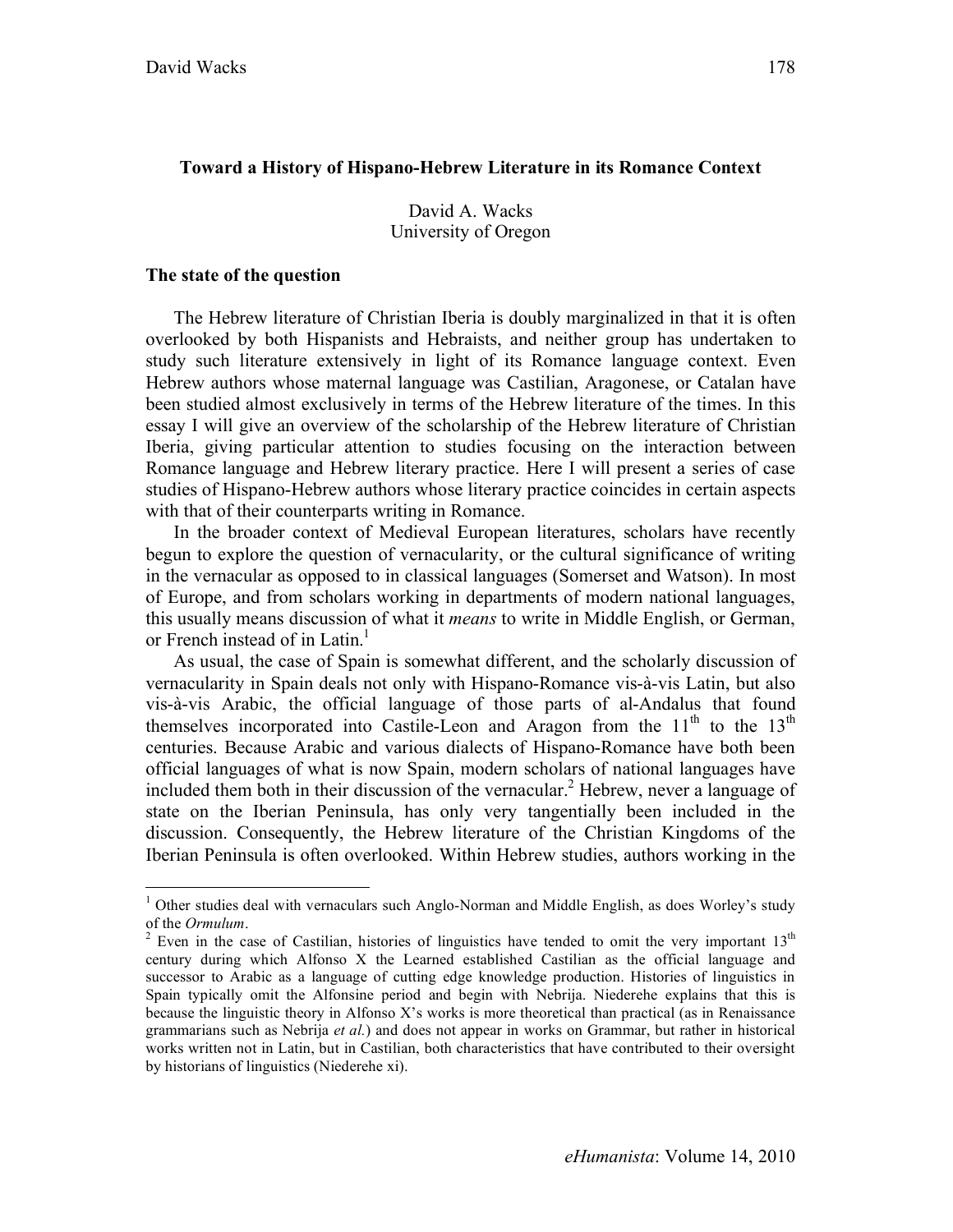13<sup>th</sup>-15<sup>th</sup> centuries are far overshadowed by their predecessors who lived and wrote in al-Andalus during Spain's first literary Golden Age, during the  $10<sup>th</sup>$ -12<sup>th</sup> centuries. The later Hispano-Hebrew authors who lived in Christendom are sometimes dismissed as an afterthought, pretenders to or imitators of the glory of the Andalusi Hebrew heyday that produced the most revered poets in Hebrew tradition such as Yehuda Halevi, Moshe ibn Ezra, and Shmuel Hanagid Naghrela.<sup>3</sup>

Within Spanish studies, Hebrew authors are almost unheard of, with the occasional exception of one who happened to have written something in Castilian or Catalan. Literary historians of Medieval Spain have made scattered references to various Hispano-Hebrew authors, and Guillermo Díaz Plaja's *Historia general de las literaturas hispánicas* dedicates an entire section to "Literatura hebraicoespañola"  $(145-93)$  authored by Spanish Hebraist José María Millás Vallicrosa,<sup>4</sup> but Hispanists have not yet begun to pay serious attention to the role of Hebrew literature in the literary life of the Christian kingdoms of medieval Iberia. Ángel Sáenz-Badillos, who has been most outspoken among Peninsular Hebraists on the topic, explains the situation as follows:

En […] España nos hemos movido, incluso en las últimas décadas, entre el desconocimiento (o tal vez olvido más o menos pretendido de esta producción literaria), y la paulatina toma de conciencia de que nos encontramos ante una parte importante del legado cultural hispano, una de las literaturas en lengua no castellana que enriquecen el panorama de nuestro pasado (2001, 137)

Judit Targarona Borrás, who has worked extensively on the circle of Hebrew poets active in Zaragoza during the late  $14<sup>th</sup>$  and early  $15<sup>th</sup>$  century, likewise laments the lack of scholarly attention these authors have received from both Hispanists and Hebraists:

Fueron grandes poetas con una extensa obra, y las causas por las que al día de hoy son tan poco conocidos no son fáciles de explicar. Hasta este momento han sido completamente ignorados por los hispanistas, poco proclives a prestar atención a las literaturas no castellanas de nuestra península, pero también por los romanistas, mucho más sensibles a la riqueza multicultural de los reinos hispánicos. Pero lo peor es que han sido olvidados y dejados de lado por los mayores especialistas de la literatura hebrea de todos los tiempos. Su voz, ya sea por considerarse 'conversa,' o simplemente por ser ininteligible fuera del marco sociocultural románico en el que se dejó oír, se ha silenciado hasta tal punto que gran parte de su

<sup>&</sup>lt;sup>2</sup><br>3 <sup>3</sup> Decter takes a more nuanced approach to the transition between Islamic and Christian Spain that stresses continuities in addition to changes between the two periods (13-15).

 $4$  See also the comments of Menocal on Díaz Plaja's history (2004, 65-68).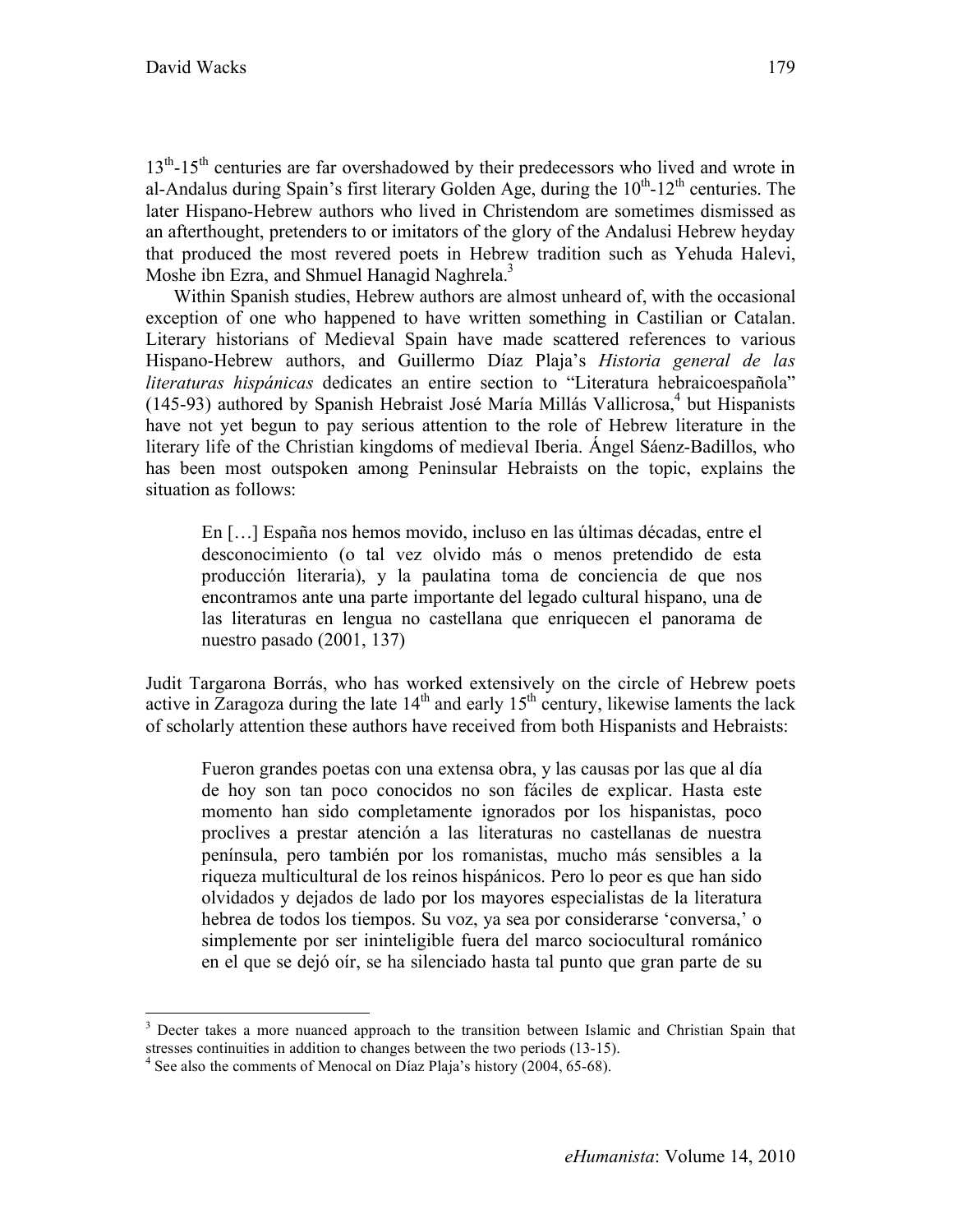obra no ha sido editada todavía, y lo que sí lo ha sido precisa de una nueva revisión." (2002, 251)

These comments, both made in recent years, bring home the idea that Spain suffers from a sort of collective amnesia when it comes to her medieval poets who wrote in Hebrew.<sup>5</sup> As Targarona Borrás suggests, some extrapeninsular scholars of Hebrew suffer from a mirror-image amnesia, and would like to imagine that the Hebrew literature of Spanish Jews was the product of a hermetically Jewish culture, allowing perhaps (and only relatively recently thanks to the work of David Yellin and Dan Pagis on Arabic poetics in Hebrew literature) for some influence from the prestigious Hispano-Arabic tradition with which it shared Iberian soil for some several centuries. However, as Eleazar Gutwirth points out in his discussion of Romance-language letter writing in the Jewish communities of medieval Iberia, there is resistance in certain quarters of Judaic studies to evidence that "does not support either a perception of Jewish culture as 'isolated' nor one which postulates an unchanging 'semitism' which is itself unaffected by the context of peninsular history" (2000, 208). Ángel Sáenz-Badillos has likewise questioned the validity of critical approaches that minimize or ignore altogether the vernacular social contexts of Hebrew literature:

Debería haberse superado en las últimas décadas una perspectiva cargada de peso ideológico y nacionalista, que no ve en todo el periodo sino un capítulo más de la historia cultural del pueblo judío, pero no estoy seguro que esa superación se haya producido en todos los casos, ya que todavía se publican estudios elaborados desde puntos de vista y categorías totalmente exclusivistas, prescindiendo de cualquier otro punto de referencia que no sean las propias fuentes judías  $(2001, 139)$ .<sup>6</sup>

Most recently, Israeli scholars Tova Rosen and Eli Yassif have drawn attention to the lack of scholarly work done on the relationship between Hebrew and Romance literatures, noting that there are currently but a "few isolated studies, with merely tentative conclusions," and that "a more precise and general picture is yet to be drawn" (261). This line of thinking has begun to resonate in North America as well. In his recent book on Hebrew literature in transition between al-Andalus and Christian Iberia, Jonathan Decter makes a number of sustained insights into the relationship between medieval Hebrew rhymed prose narratives and the French Romance in an attempt to disabuse his colleagues in Judaic studies of the idea that "medieval Jews were seldom influenced by the intellectual trends of Christendom, where Jews were generally more insular and isolated" (121). He concludes that "we must unlearn or

 $\frac{1}{5}$  $<sup>5</sup>$  In an article on the role of Hebrew poetry in Spanish literary history, Angel Sáenz-Badillos maintains</sup> that some of the Hispano-Hebrew poets rank "a la altura de los mejores poetas del Medioevo" (1997, 405).

<sup>&</sup>lt;sup>6</sup> On this problem see also Doron 2000, 215.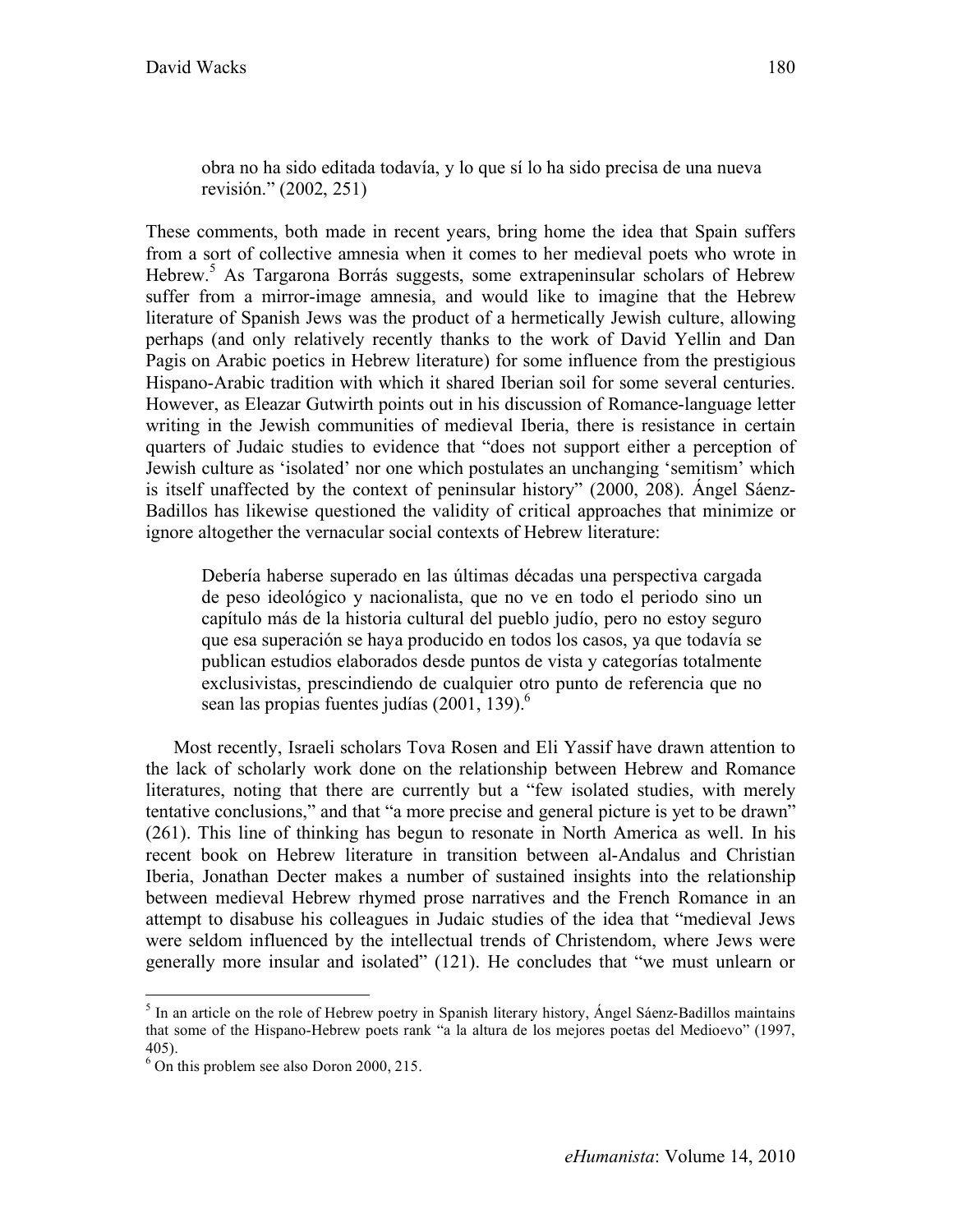rethink some of the dominant academic narratives that discount *a priori* the possibility of European influence over Hebrew writing" (123).

Despite these instances of intellectual neglect within Judaic studies and among Peninsular Hispanists, there is a rising tide of interest in the Hebrew literature of Christian Iberia among Hispanists working in North America. María Rosa Menocal, for example, has described Hispano-Hebrew literature as "part of a Spanish tradition defined now as being multifaceted and encompassing languages that would later be rejected and exiled" (2004, 70-71). The cultural studies turn in literary scholarship has led many to rethink key assumptions about national literatures that have defined the field since the  $19<sup>th</sup>$  century. This turn coincides with the arrival of Jewish culture into the US mainstream and renewed interest in Middle Eastern and Semitic studies due to current events.<sup>7</sup> All of the above, in addition to a spike in interest in Latino and Sephardic topics among the US Jewish community adds up to something of groundswell.

Whether motivated by the current climate or by their own personal proclivities, scholars today who study the Hebrew literature of Christian Spain in its Romance context are not working totally *ex nihilo*, but rather have the good fortune of being able to stand on the shoulders of some accomplished Hebraists. As we will see below, the late Hayyim Schirmann, Don of Hispano-Hebrew literary studies in Israel, made frequent note of correspondences and coincidences with Romance literature where other Hebraists were not able or inclined to comment. In a study of the Provençal Hebrew poet Isaac Ha-Gorni, he asserts that

a coté des modèles hébreux, il existait d'ailleurs pour lui une autre source importante d'inspiration: la poésie chrétienne du midi de la France et du nord de l'Espagne, où fleurissait alors le lyrisme des troubadours. Les Juifs assimilaient toujours davantage la culture profane de leur entourage; il existait bien parmi eux de rares érudits conaissant l'arabe, mais la plupart des lettrés l'ignoraient. (1949, 177)

He continues this line of thought in a series of comments scattered throughout his seminal anthology *Hebrew Poetry in Spain and Provence* in which he indicates points of comparison and speculates on cases of probable influence between Romance and Hebrew literatures. His student Dan Pagis has likewise made several sustained observations on the relationship between Hebrew and Romance authors and texts, most notably in his studies on the Hebrew literature of Italy.<sup>8</sup> Aviva Doron published a monograph dedicated to the Alfonsine courtly context of the poet Todros Abulafia (1989). Since then, however, few and scattered studies of the matter have appeared.

 $\frac{1}{7}$  $\frac{7}{1}$  On Madonnah and Kabbalah, see B. Huss; on Joe Lieberman, see Kellman; Bronner.

<sup>&</sup>lt;sup>8</sup> See, for example, Pagis' comments on the Italian context of the poetry of Immanuel of Rome, where he notes that Immanuel wrote in the then-current *dolce stil nuovo* forms used by Italian writers such as the sonnet, *terza rima*, and *ottavina* (1991, 58-59).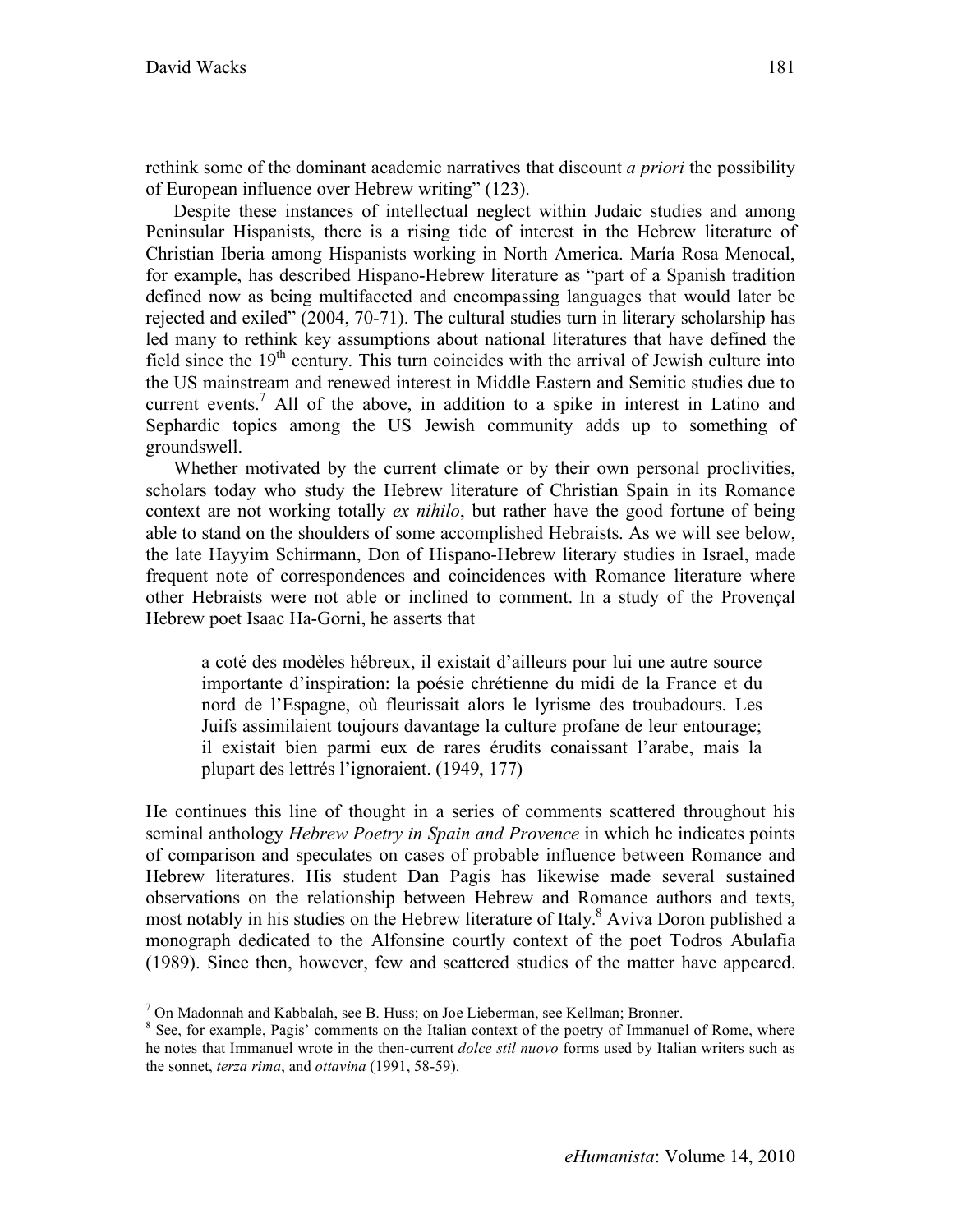Ángel Sáenz-Badillos, in an overview of the last fifty years of scholarship on medieval Hebrew literature, sums up this state of affairs:

Si por considerarse una época 'epigonal' se le ha dedicado mucha menos atención que al periodo andalusí propiamente dicho, bien sea por cuestiones de planteamiento ideológico, o por desconocimiento de las literaturas romances, los primeros pasos dados por Schirmann en esta dirección apenas han tenido eco y continuación entre los estudiosos de la literatura hebrea. . . . Se tiende a ver la obra de toda esta época más desde una perspectiva interna de evolución de la literatura hebrea que desde un verdadero entendimiento de esta creación literaria en el entorno cultural en el que nació. (2001, 159)

In the following year, Eli Yassif and Tova Rosen echo Sáenz Badillos' comments:

The conjecture (expressed repeatedly by both scholars [Schirmann and Pagis], and by others as well) that, starting from the thirteenth century, Hebrew poetry and rhymed prose interacted with Romance literatures (Provençal, Catalonian, and Castilian) has been heretofore explored in a few isolated studies, with merely tentative conclusions (Doron 1989; Scheindlin 1997; Sáenz Badillos 1997).<sup>9</sup> A more precise and general picture is yet to be drawn, and the field awaits comparative studies by scholars well versed in Hebrew and Romance languages. We can only assume such a contribution would come from contemporary Spain, which hosts an active centre of research in the field of medieval Hebrew poetry. Unlike its Israeli and American counterparts, the Spanish research community includes many non-Jewish scholars, who view medieval Hebrew poetry as an integral layer in Spain's multilingual and multicultural history. (261)

If this is indeed the case, these Spanish scholars (with the exceptions noted above by Sáenz-Badillos and Targarona Borrás) have yet to take up the challenge of Rosen and Yassif. As they indicate, it is true that a number of Spanish Hebraists have been pursuing robust research agendas in Hispano-Hebrew,<sup>10</sup> but they tend to focus on the edition and translation into Castilian of primary texts, and a critical voice that can engage the prevailing cultural and theoretical critical discussion in North America has yet to emerge from Spain. It remains to be seen whether Spain, Israel, or North America will emerge as a center of Hebrew/Romance studies.

<sup>-&</sup>lt;br>9 <sup>9</sup> To this we would add Doron (2000), Targarona Borrás (1985), Sáenz-Badillos (2000 and 2002) and Wacks (2005).

<sup>&</sup>lt;sup>10</sup> See the editions and translations brought together by Sáenz Badillos (2001, 156-61).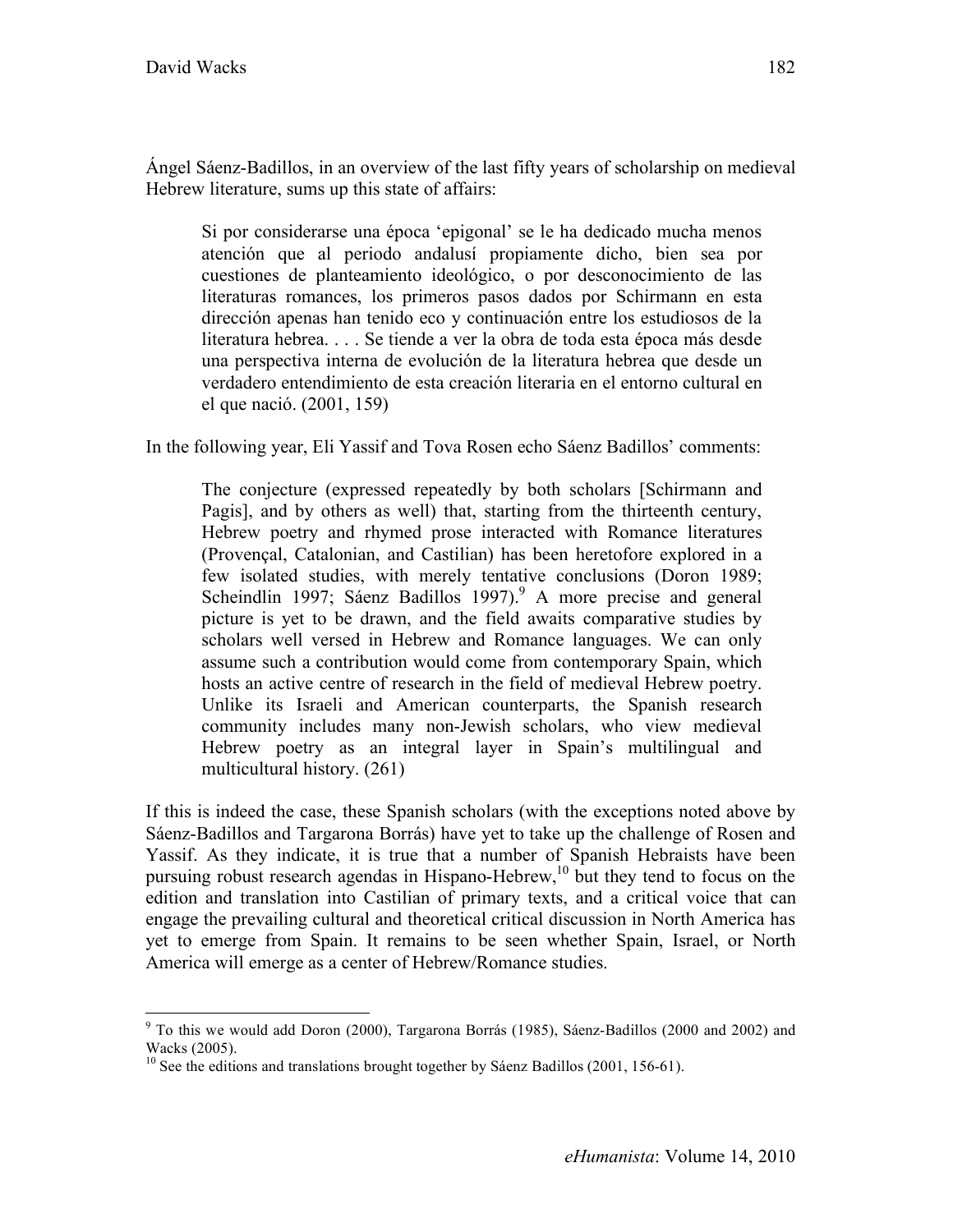## **Jewish Writers and the Hispano-Romance Vernacular:** *Historia de una <i>seguridad*<sup>11</sup>

We have mentioned that although Jewish writers of Christian Iberia overwhelmingly favored Hebrew as a literary language (at least as it appears from the texts that we have available), it is clear that they were intimately familiar with the vernacular culture of their times, both popular and literary. While Hispano-Hebrew authors almost never comment directly on specific vernacular writers or texts,  $12$  they do occasionally make mention of the Romance dialects of the Peninsula. Most commonly they are identified as Christian or Roman languages, occasionally by inference from Biblical reference to Edomite, and occasionally Aramaic.

It is by now well established that al-Andalus was a multilingual society in which the Andalusi Romance dialects were spoken and written alongside Arabic and Hebrew. A number of Muslim Andalusi authors testify to a proliferation of dialects of Andalusi Romance, and Jewish Andalusi authors writing in both Hebrew and Arabic follow suit. Scholars are in almost unanimous agreement that Andalusi Jews, along with their Christian and Muslim counterparts, were familiar with and conversant in Hispano-Romance.<sup>13</sup>

Jewish voices from Medieval Iberia tend toward the negative when speaking of the literary vernacular. They characterize literary Hispano-Romance generally as a Christian endeavor, inveigh against its cultivation by Jewish authors, and champion the use of Hebrew as the correct vehicle for Jewish literary expression. Jewish literary practice tells a slightly different story. Even if we focus on Hebrew-language production, we see that Jewish writers in Christian Iberia were full participants in their native vernacular culture, and they make free use of the same themes, motifs, techniques, and genres as their Christian neighbors.

In the  $11<sup>th</sup>$  century, Shelomo ibn Gabirol lamented the sorry state of Hebew letters amongst the Jews of Zaragoza, noting that "half of them talk the language of the Christians (*adomit*), and the other half Arabic (*bilšon bene kedar*)" (1: 376, v. 8). And while Ibn Gabirol does not go so far as to accuse these Jews of writing in Romance, we can imagine that some of them must have done so. Not long after Ibn Gabirol's

 <sup>11</sup> This phrase is Américo Castro's title for the first chapter of his *España en su historia* (1983). I have also used it to describe the history of *Libro de buen amor* criticism with particular reference to the role of the Hebrew *maqama* (Wacks 2007, 174).<br><sup>12</sup> In one interesting exception, Schirmann notes that Abraham Habedershi does in fact mention some of

the Provençal troubadours by name (1949, 178).

 $13$  Ribera (with reference to Simonet 24) writes that a series of Andalusi authors, such as "Abenbuclarís, en Zaragoza, Abenjoljol, en Córdoba, Abenalbeitar, en Málaga, repetidamente aluden al latín vulgar que se habla en nuestra tierra, dando a entender que es la lengua romance que hablan musulmanes y judíos. Hasta insisten en distinguir dialectos especiales de una ciudad, de una provincia o de una región, apellidándolos romance de Valencia, de Zaragoza, de Aragón" (Ribera 12) Samuel Stern maintains that it "might almost be taken for granted" that Andalusī Jews "made everyday use of the Mozarabic [Romance] of its Muslim and Christian neighbors" (1974, 151).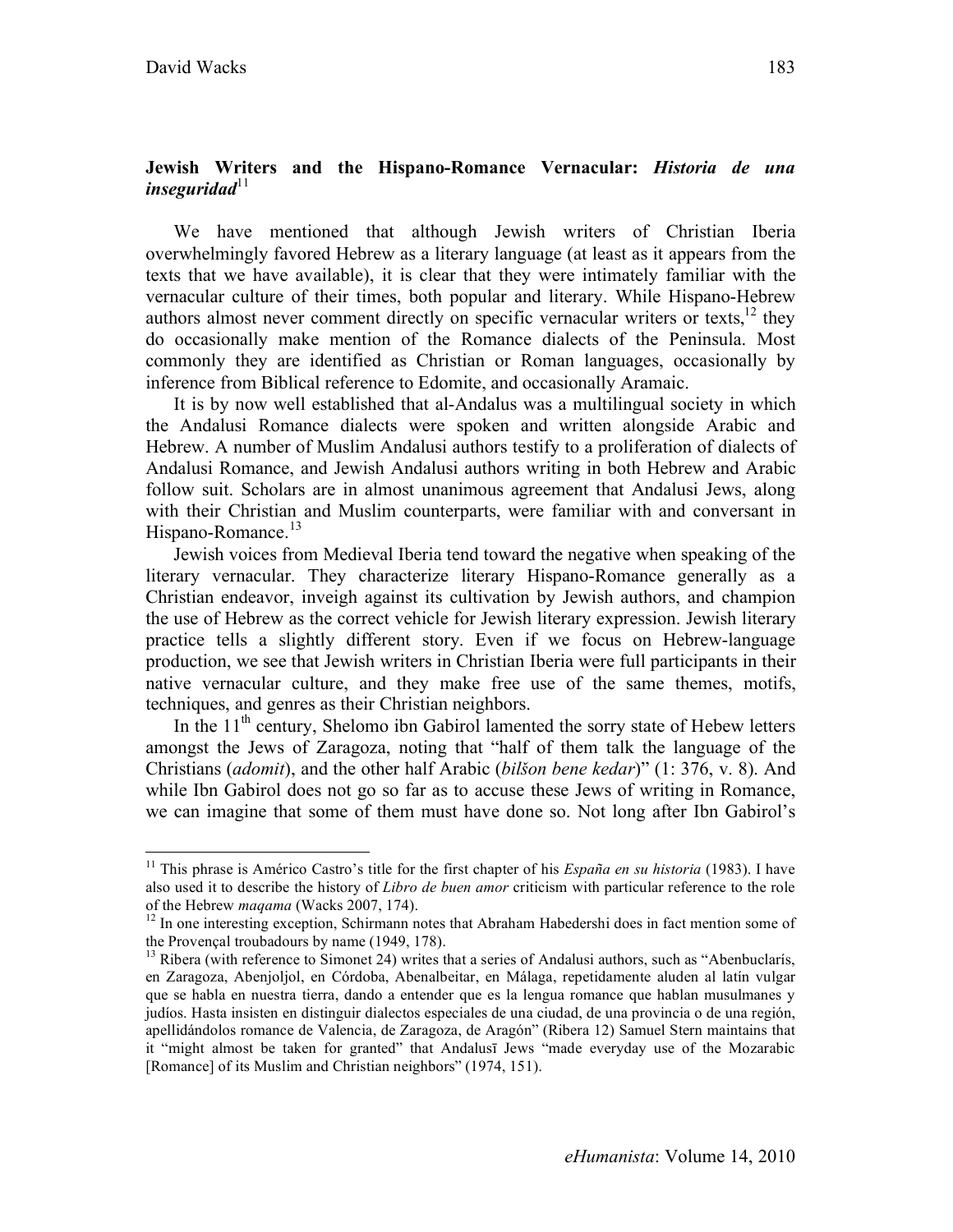death, Hebrew poets indeed did begin to include snippets of Andalusi Romance in some of their *muwaššahs*, the result being the very problematic and notoriously controversial *kharjas*. 14 These tentative couplets in Andalusi Romance, often inextricably mixed with Andalusi Arabic, whether actual representations of a popular lyric tradition or fanciful inventions of Hebrew and Arabic poets, have been singled out as evidence of a written Romance literary tradition that predates troubadour lyric by the better part of a century. As it turns out, there were by the  $12<sup>th</sup>$  century Jewish poets who were going quite a bit farther than merely peppering Hebrew compositions with 'popular' ditties in Romance. Maimonides makes a fairly incidental observation (deftly exploited by Monroe 1980) that would have made Ibn Gabirol turn in his grave. According to Maimonides, not only did Andalusi Jews share a common spoken Romance vernacular with their Christian and Muslim neighbors, some of them went so far as to compose serious poetry in this vernacular! These compositions were sung alongside similar *muwaššahs* and *zajals* (strophic poems) in Arabic and Hebrew. In an obscure passage of one of his many exegetical works, Maimonides makes mention of poetic gatherings in which Jewish poets sing *muwaššahs* in Hebrew, Arabic, and `*ajamiyya* (non-Arabic vernacular), which in the Peninsular setting can be only Andalusi Romance.<sup>15</sup> Since Maimonides left Spain in 1160, this means that among Spanish Jews, Hebrew poetic practice existed in dialogue with Romance at least as early as the mid-12<sup>th</sup> century, and probably longer, though it is scarcely documented.

Aside from these examples, Hebrew authors of the  $11<sup>th</sup>$  and  $12<sup>th</sup>$  centuries are far more occupied with the relationship between Hebrew and the then-dominant Classical Arabic than with Romance. However, by the end of the  $13<sup>th</sup>$  century, with Castilian and Catalan well established as languages of courtly literature, they begin to distinguish Hebrew from Romance. Isaac ibn Sahula, for example, claims that his poetry will "blot out the songs of the Christians" (5, v. 6), and by the middle of the  $14<sup>th</sup>$  century, Samuel ibn Sasson refers to literary Romance as "their language" (76, no. 44, v. 2), and not 'ours.' After the violence of 1391, Hebrew-voiced critiques of the literary vernacular become more strident still; Solomon ben Meshullam De Piera, who was active in Zaragoza in the late  $14<sup>th</sup>$  and early  $15<sup>th</sup>$  centuries, refers to vernacular poets quite bluntly as "babblers" (De Piera 89, v. 47), and elsewhere compares them to monkeys attempting to play tambourines and flutes (Targarona Borrás 2000, 180, vv. 12-13). As relations between Jews and Christians became increasingly strained, Hebrew poets stepped up and put a point on their critiques of Romance literary

 <sup>14</sup> We will not attempt a complete bibliography of *kharja* scholarship here. One might begin with the overview of Armistead (1987), which references his many studies on the topic. See also his more recent articles (Armistead 2003, Armistead 2005). The annotated bibliography of Heijkoop and Zwartjes gives

a thorough overview. The Romance *kharjāt* of Halevi have been edited by Stern (1948). 15 James Monroe explains that *`ajamiyya*, meaning 'non-Arabic,' in Eastern contexts can refer to Persian, Syriac, or other non-Arabic languages of the Near East, but on the Iberian Peninsula can only refer to Andalusi Romance (1988-89, 21-22). The Andalusi Botanist Ibn al-Baythar (Malaga,  $10^{th}$  c.) refers to Hispano-Romance as other *latiniyya* (Latin), the *`ajamiyya* of al-Andalus (Simonet xxv), while Ibn Juljul (Cordova, 10<sup>th</sup> c.) cites *latini `amiyy*, or Vulgar Latin (Simonet xxiv n 4).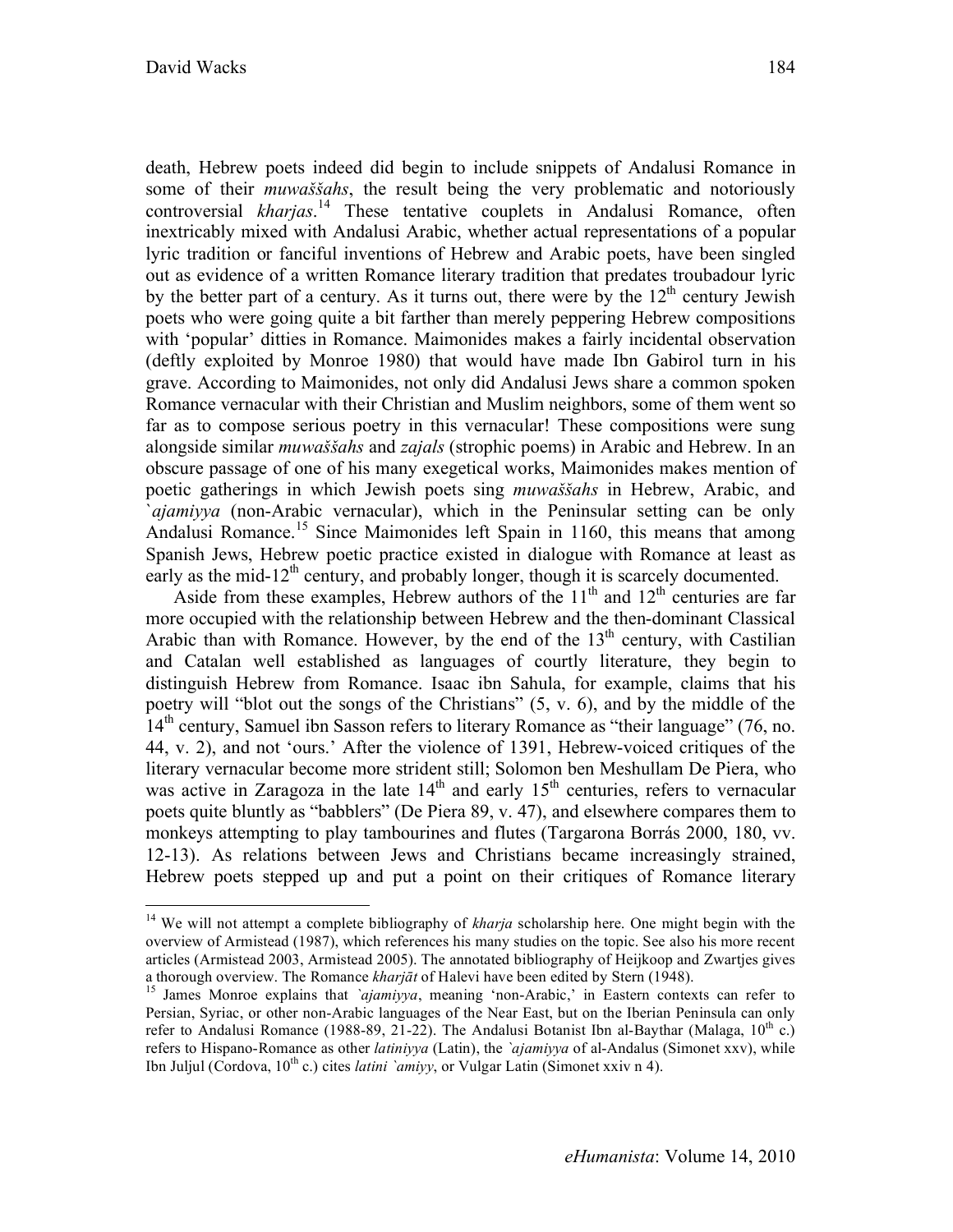practice, especially among Jewish (or formerly Jewish) writers. By and large, however, they dedicated far more energy to cultivating and exalting Hebrew than they did to denigrating Romance as a literary language.

# **The Hebrew** *Maqama16*

At the end of the so-called "Golden Age" of Hebrew poetic production, just about the time that the Christian conquest of al-Andalus was nearing the critical turning point of the Battle of Las Navas de Tolosa (1212), Hebrew writers began to cultivate in Spain the *maqama* genre. It was invented in  $9<sup>th</sup>$  century Baghdad by a Persian convert to Islam, Badi` al-Zaman al-Hamadhani (967-1007), then popularized in the early 12<sup>th</sup> century by another Persian Arabic writer, Abu Muhammad ibn Qasim al-Hariri, whose *maqamat* became an important classic of Arabic literature.

The 'classical' *maqama* consists of a series (usually 50) of unrelated episodes featuring the exploits of the narrator, who is repeatedly duped by the rogue antagonist, who appears in each episode disguised as one or another marginal character, beggar, drifter, street preacher, and the like. At the end of each *maqama*, the rogue reveals his true identity and sings (or sometimes leaves behind in written form) a short poem to his victim before slipping away. The plots of these *maqamat* tended to be skeletal, with the real emphasis on the high-flying rhetoric and rare elocutions placed in the mouth of the rogue character, who dazzles the narrator with his verbal and poetic skill.

Hebrew writers mimicked the Arabic genre's stylistic and formal characteristics very closely in the beginning, but later introduced innovations both formal and thematic absent in the works of al-Hamadhani and al-Hariri. In Spain, Judah al-Harizi, Joseph ibn Zabara, and Judah ibn Shabbetai (among others) all wrote *maqamat* (Heb. *mahbarot*, sing. *mahberet*) during the formative period of the genre in Hebrew.

Since its inception, the Arabic and then Hebrew *maqama* has always been a site of boundary crossing, transgression, and cultural transition. Al-Hamadhani's  $10<sup>th</sup>$ -century innovation was, to a certain extent, a product of the transition between Sassanid and `Abbasid Baghdad. In al-Andalus, the Arabic *maqamat* of Muhammad al-Saraqusti (composed 1143) were the literary expression of an Arabic litterati rendered nearly obsolete by the fundamentalist Almohad regime of the  $12<sup>th</sup>$ -13<sup>th</sup> centuries, who put an end to the literary brinksmanship of the Taifa kings that had fueled the extraordinary florescence of Arabic letters during the late  $11<sup>th</sup>$  and early  $12<sup>th</sup>$  centuries. James Monroe has written that the Andalusi *maqama* was "a counter-genre to noble literary genres" (2002, 3), and "the literature of outsiders who are no longer welcome at court" (2002, 12).

This relationship between literary genre and socio-political transition or rupture is not a uniquely Iberian phenomenon. The Hebrew *maqama* is part of a wider, latemedieval phenomenon witnessed in Iberia, Europe and the Maghreb, of prose fiction

 <sup>16</sup> For an overview of the *maqama* genre in medieval Iberia, see Drory (2000) and Monroe (2002, 1-17). For a comprehensive history of the genre, see Hämeen-Anttila.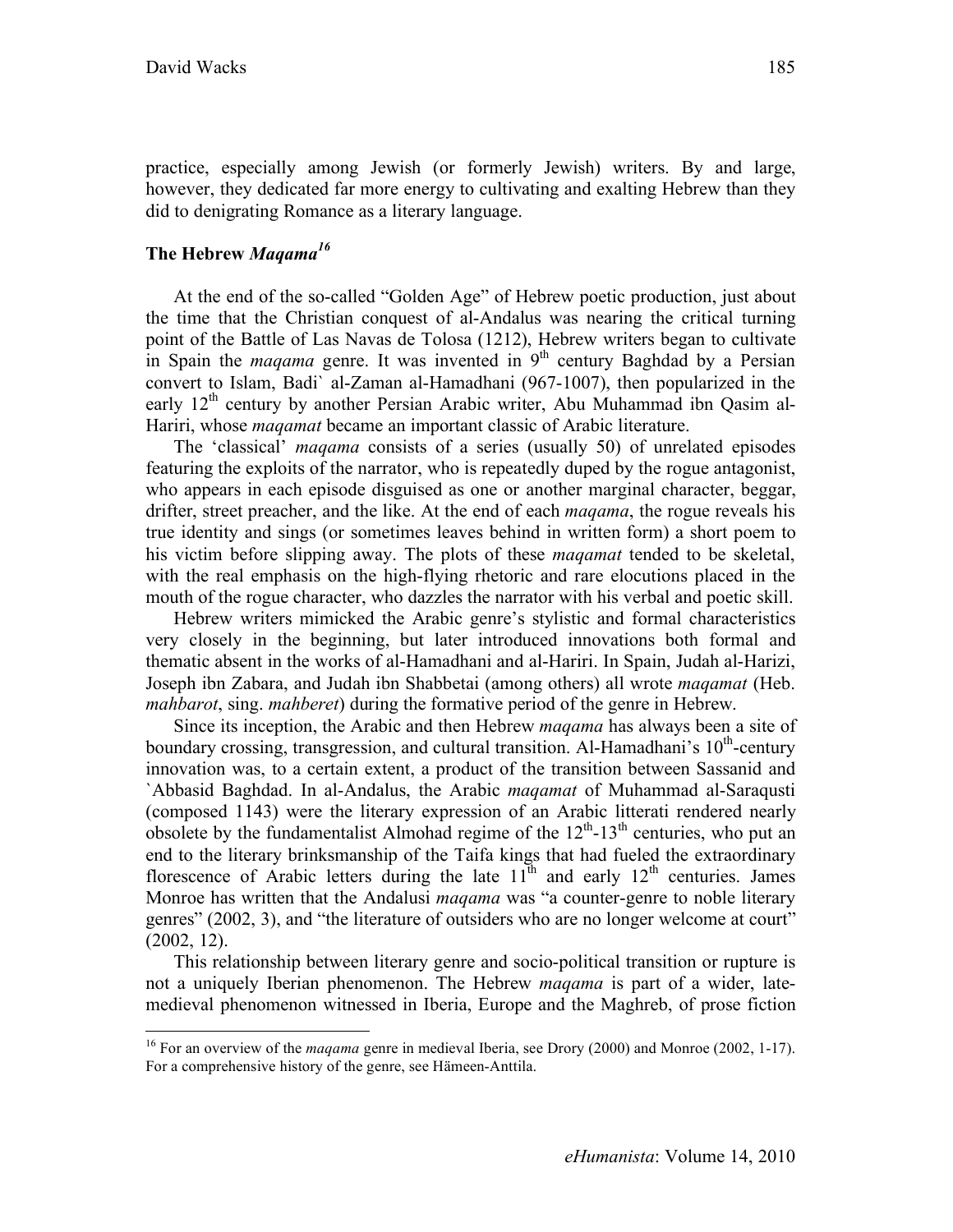genres that break with literary and social conventions, and address these transgressions directly in their subject matter. Hamilton writes that in al-Andalus, the "world al-Saraqusti creates for the reader in the *Maqamat al-Luzumiyah* is one in which traditional moral values are inverted" (Hamilton 45). Specifically, the genre grew and adapted due to the need to express "linguistic, cultural, and religious differences" (Hamilton 46). In this regard the *maqama* is in good company with other works of rhyming prose mixed with poetry of the same era, such as the Arabic *Hadith Bayad wa-Riyad* ('The Tale of Bayad and Riyad', Granada or Maghreb, 12<sup>th</sup> century), or the French 'chantefable' *Aucassin et Nicolette* (12<sup>th</sup> century) (C. Robinson 2; Schirmann 1962, 295).

In contrast to their Muslim Andalusi counterparts, the Hebrew writers of Christian Iberia (with rare exceptions such as we shall see) enjoyed courtly patronage only secondarily. Often their work was underwritten by wealthy Jewish courtiers, as was the case with Joseph ibn Zabara, whose patron Sheshet Benveniste was court physician to Alfonso II and Pedro II of Aragon. Accordingly, the Hebrew *maqama* did not reflect the same socio-economic realities lived by Arabic (or Hebrew) writers in al-Andalus.17 According to Michelle Hamilton, while the Andalusi *maqamat* are about challenging courtly authority, the Hebrew *maqamat* are about "interrogating a competing set of cultural discourses" (2007, 52). Because the Hebrew *maqama*  flourished under Christian rule, it follows that these competing discourses are those of the Jews of al-Andalus and of Christian Iberia respectively. Raymond Scheindlin sees the Hebrew *maqama* as a bridge between these two cultural moments, a sort of artistic record of the community's transition from Islamic to Christian rule (2002, 377). His student Jonathan Decter greatly expanded and nuanced this approach to the material, and emphasizes that the Hebrew *maqama* is very much about the cultural problematics of transition from al-Andalus to Christian Iberia (199-200). The development of the Hebrew *maqama* genre slightly precedes and overlaps with the early flowering of the Hispano-Romance literary vernacular, and critics have observed (or at least suggested) that at least some of this innovation can be attributed to imitation of 'Christian' (i.e., Romance), namely the Chivalric romance and Troubadour poetry (Decter 119-20). To a certain extent, and certainly for Decter, Romance-language literature is part of the cultural world of the authors of Hebrew *maqamat* and needs to be taken into account in any serious assessment of their work.

For Raymond Scheindlin (1986), this influence begins in the first half of the  $12<sup>th</sup>$ century, in the *maqama* of Ibn Saqbel, whose protagonist's amorous tribulations are more characteristic of the generic conventions of the French romance or of the Troubadours than of Arabic poetry or prose. In addition to this discussion of common thematics Doron (2000, 225-26) has attempted to relate the flourishing of the didactic *mester de clerecía* verse genre to the rhymed prose of the Hebrew *maqama*. As with

<sup>&</sup>lt;sup>17</sup> Ayelet Oettinger points out that while previous Arabic and Hebrew literature had depended on courtly patronage, Judah al-Harizi's satire of the courtier class suggests a shift in patronage patterns (91).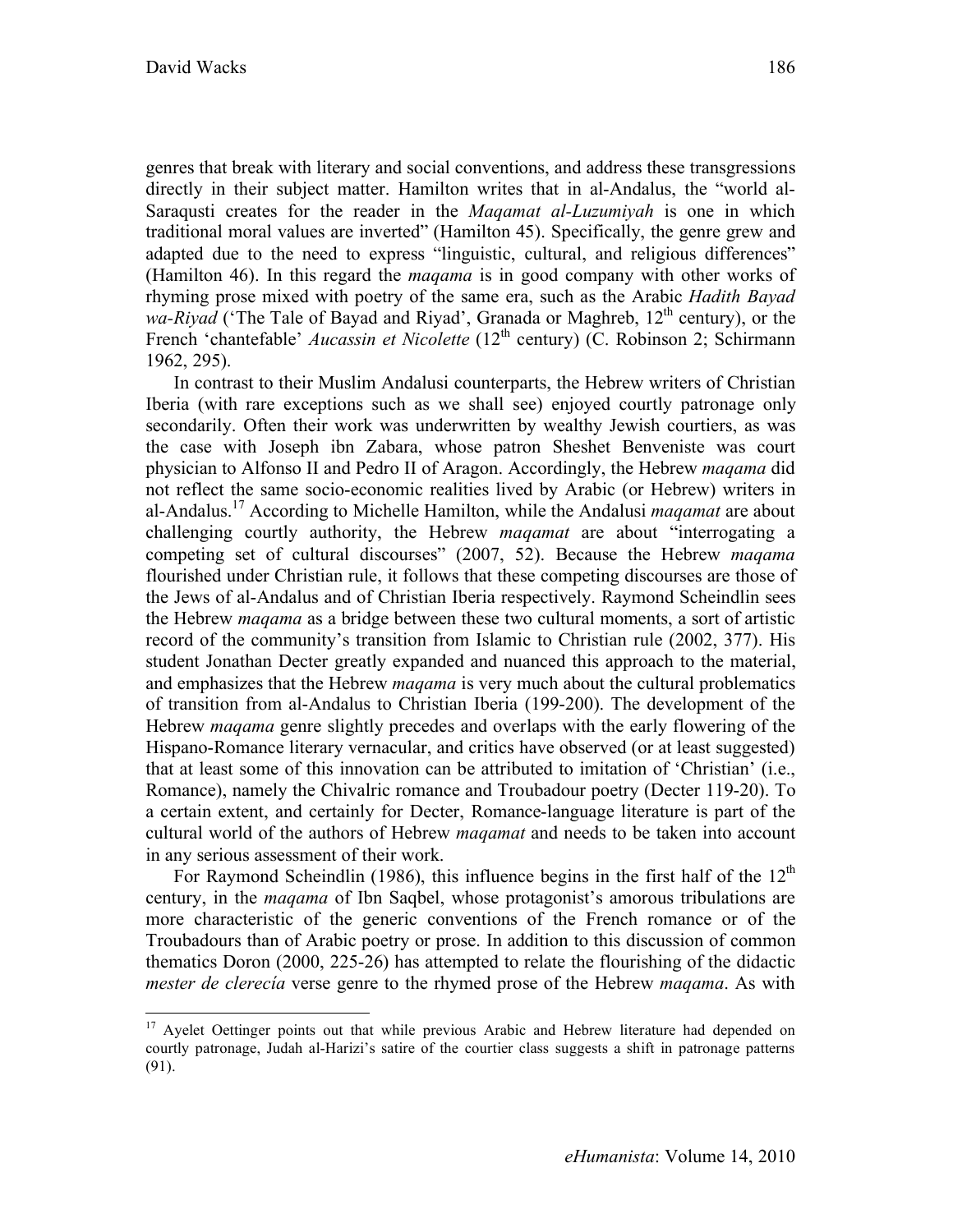the question of the articulation in Hebrew of the conventions of Romance amatory genres (in studies of Jacob Ben Eleazar and Todros Abulafia mentioned below), the more convincing approach is focusing less on formal considerations such as versification and more on how Hebrew authors refract the literary concepts and themes of their times.<sup>18</sup> This is likely to be the more productive line of inquiry as the research on Hebrew and Romance moves forward. What follows here is a series of brief sketches of authors of Hebrew *magamat* of the late  $12<sup>th</sup>$  and early  $13<sup>th</sup>$  century, along with some observations on the relationship of their works to the Hispano-Romance (and in some cases Latin) literature of their times.

## **Judah al-Harizi's** *Tahkemoni*

Judah al-Harizi was born in Toledo in the mid  $12<sup>th</sup>$  century, over a full century after Alfonso VI conquered the city for Castile-León. He spent many years traveling througout the Jewish communities of the Mediterranean basin, where he was disturbed by the lack of dedication to Hebrew learning and high levels of assimilation to Arab literary culture. He distinguished himself as a skilled translator of Arabic, and translated both Maimonides' *Guide to the Perplexed* (Ar. *Dalalat al-Ha'irin*, Heb. *Moreh Nevukhim*) as well as al-Hariri's *maqamat* into Hebrew. He then wrote an original *maqama* in Hebrew, giving the title *Tahkemoni*. 19 Al-Harizi's *maqama* was true to the structural features set forth by al-Hamadhani and al-Hariri, but his work also reflects his particular situation as a Jew writing the transition from al-Andalus to Christian Iberia.

Despite this multicultural background, and perhaps due to ideological considerations,<sup>20</sup> critics have not paid much attention to al-Harizi's involvement with the Latin and Romance literatures of the Iberian Peninsula (and beyond). Ayelet Oettinger argues that al-Harizi's Christian social context is particularly evident in the many examples of satire in *Tahkemoni* that are far more resonant with Christian

<sup>&</sup>lt;sup>18</sup> On the value of this approach, consider the following comment of Ángel Sáenz Badillos on the work of poet Solomon Bonafed: "Hay [en su obra] pequeños rasgos y detalles en los que podemos sospechar que se da algo más que una mera coincidencia, una posible influencia de la literatura romance, o raíces comunes enclavadas en la atmósfera literaria de la época. Temas como el de 'la rosa entre espinas,' 'el mundo al revés' (especialmente en su relación con la muerte), o 'la alabanza del campo' pueden verse como puntos notables de coincidencia con las literaturas romances de la Península Ibérica de la misma época" (2002, 14).<br><sup>19</sup> See the Hebrew edition of Zamora and Toporovsky (al-Harizi 1952), the literal prose English

translation by Reichert (al-Harizi 1965), the English rhyming prose translation (with excellent notes and analyses) by Segal (al-Harizi 2001), the complete Castilian translation by Del Valle Rodríguez (al-Harizi 1986), and the excerpts translated into Castilian by Navarro Peiro (100-22).<br><sup>20</sup> Al-Harizi is considered one of the great classical authors of Hebrew prose and as such critics,

especially those working in Israel, have emphasized the "Jewishness" of his writing. More recently Hebraists have paid closer attention to the Arabic literary background to his work (see, for example, Sadan 1996 and 2002), but apart from Oettinger there are no studies of the "Christian" or Romance contexts of the *Tahkemoni*.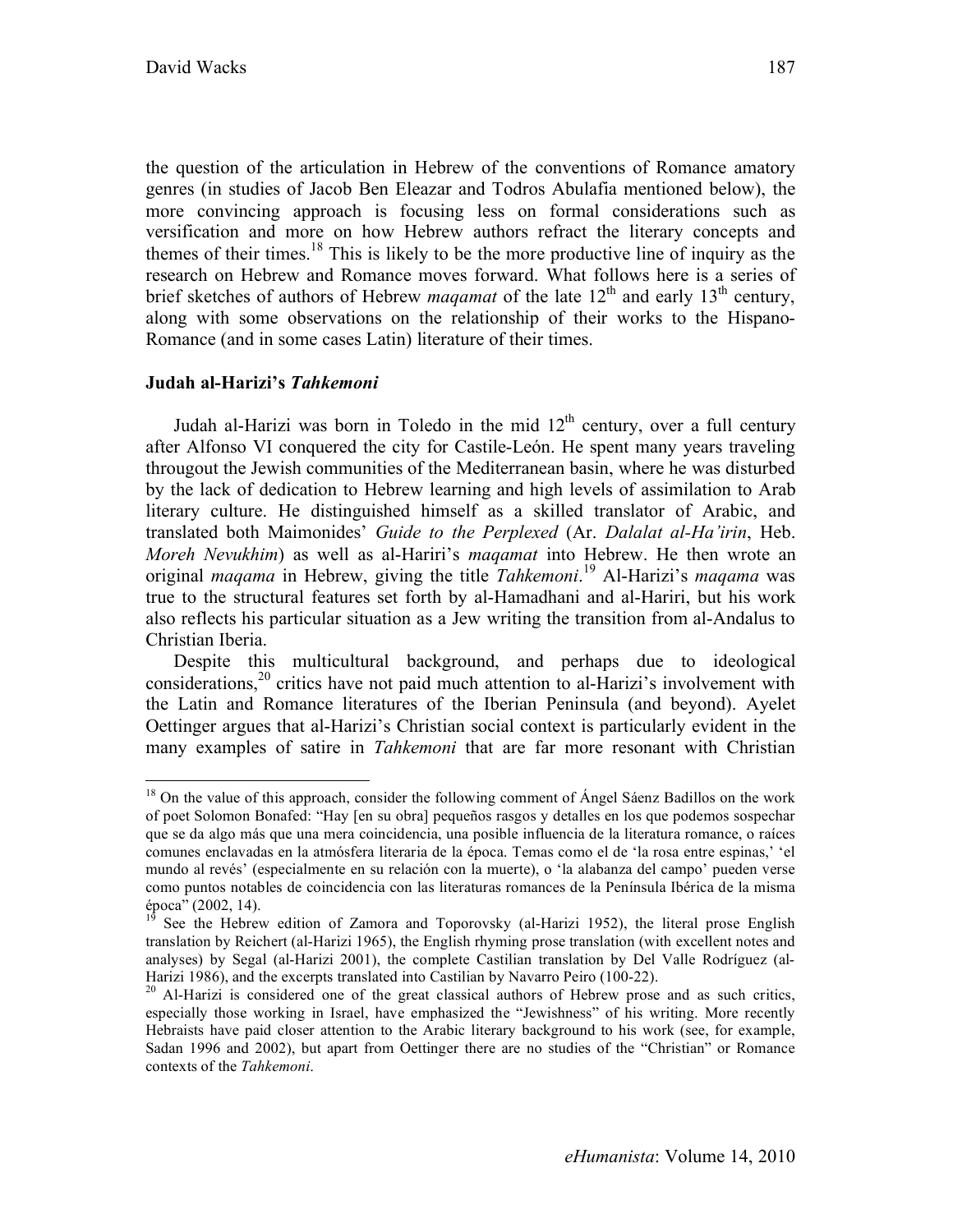estates satire than from Hebrew or Arabic literature. She points out, for example, that al-Harizi's satire of social classes and types is far more systematic and universal than previously seen in Arabic or Hebrew (89). Perhaps most convincing is the fact that al-Harizi includes a satire of the *kohen* (priest), a class "that had practically no active ritual role in the Diaspora" (91), and who appears most likely in imitation of Christian satires of Catholic priests, which abound in medieval literature. She also notes that the Christian-dominant context of al-Harizi's Toledo means that references to specifically "Arab" characters are meant to target Arabic cultural traits or behaviors, a focus she claims has no precedent in Hebrew but is certainly present in works by Christian authors  $(94-5)$ <sup>21</sup> Apart from these considerations, what is most interesting about al-Harizi from the point of view of Hispanic studies is that he is representative of the type of Jewish intellectual who would be instrumental in the translation efforts of first Archbishop Raymond ( $12^{th}$  century) and Alfonso X ( $13^{th}$  century).

## **Joseph ibn Zabara's** *Sefer Sha`ashu`im* **('Book of Delights')**

Ibn Zabara, who lived in Barcelona at the end of the  $12<sup>th</sup>$  century and beginning of the  $13<sup>th</sup>$ , and like al-Harizi (and many if not all of the authors discussed here) practiced medicine in that city, was author of a Hebrew *maqama* titled *Sefer Sha`ashu`im*. 22 Ibn Zabara's work has particular interest for Hispanists because it is thought by some to have influenced Juan Ruiz in the composition of the now hypercanonical *Libro de buen amor* (Lida de Malkiel 1961, 21-25; 1969, 21-30; 1971 31-36; Wacks 2007, 144- 74). Like al-Harizi, Ibn Zabara lived in Christian-ruled territory, but unlike Toledo, Barcelona had been under Christian rule for several centuries by the time Ibn Zabara was born. It is most likely that Ibn Zabara (like al-Harizi and other Hebrew authors living in Christian kingdoms) was familiar with the Romance literature of the times, and Judith Dishon has discussed sections of the work in light of the dispute literature of the Middle Ages (198-99). Moses Hadas, in the introduction to his English translation, points out a number of tales in *Sefer Sha`ashu`im* that have analogues in medieval Latin and Romance collections of *exempla*. He notes that one tale in particular, that of the Washerwoman and the Demon (1914, 129-41; 1960, 156-60), has several analogues in Christian collections, but the one that most resembles Ibn Zabara's version is *exemplo* no. XLII of Don Juan Manuel's *Conde Lucanor* ('la falsa beguina'). Despite the strong similarity between the two versions (and that among a

<sup>&</sup>lt;sup>21</sup> One high-profile example of a medieval Christian author labeling a character "Muslim" in order to highlight specifically Muslim traits would be the tale of the young man who married a very stongwilled and fierce woman ('una muger muy fuerte e muy brava') in Don Juan Manuel's *Conde Lucanor* (no. 35): "Los moros han por costumbre que adovan de çena a los novios e pónenlas la mesa e déxanlos en su casa fasta otro día" (Juan Manuel 226).<br><sup>22</sup> See the Hebrew edition by Davidson (Ibn Zabara 1914), the complete English translation by Hadas

<sup>(</sup>Ibn Zabara 1960), the excerpted poems translated into English by Cole (200-202), the Catalan translation of González Llubera (Ibn Zabara 1931), the translation into Castilian of Forteza-Rey (Ibn Zabara 1983), and the excerpts translated into Castilian by Navarro Peiro (123-45).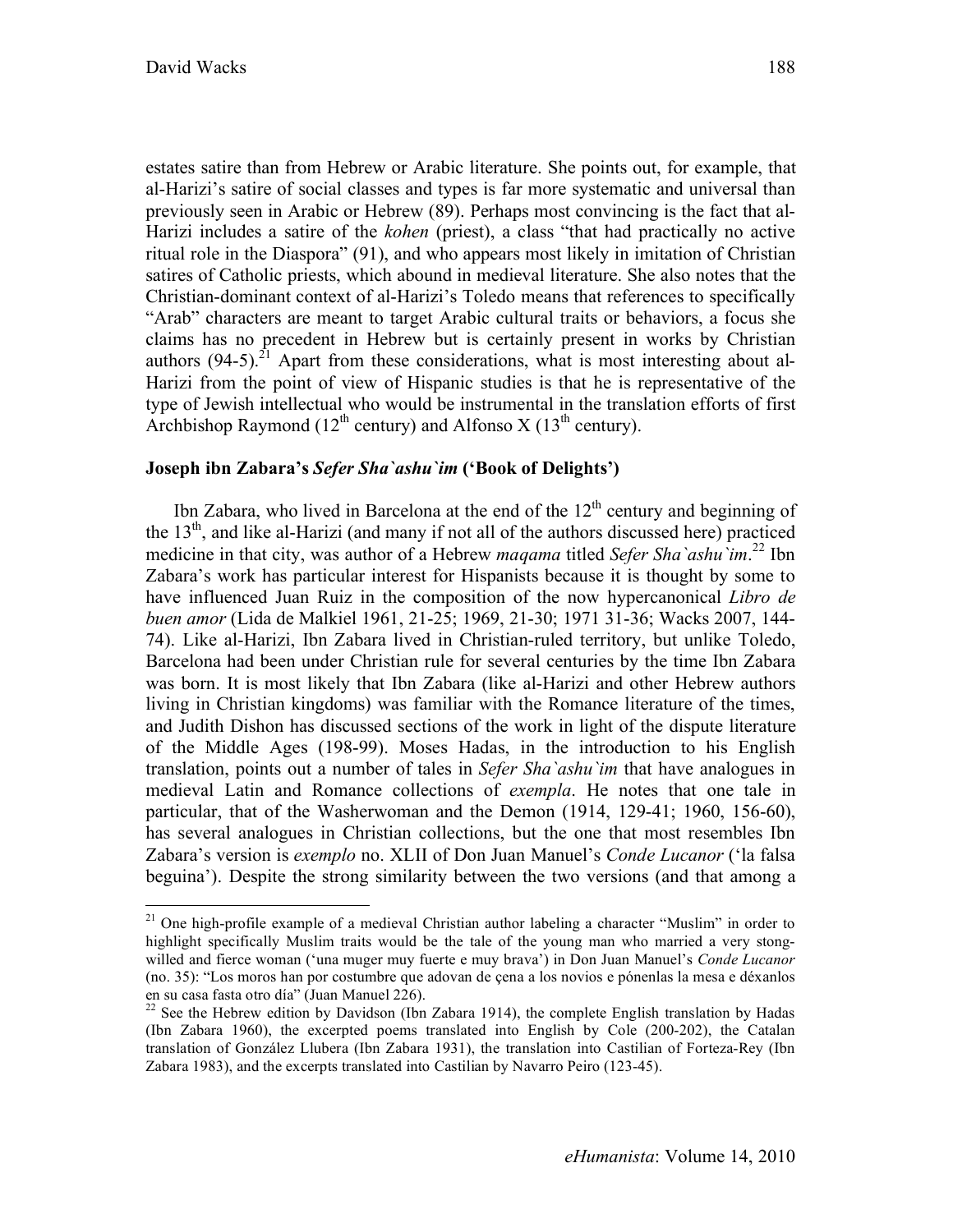slew of other versions), Sherwood dismisses the idea that Ibn Zabara's book served as the "original" source for Don Juan Manuel (26). Nonetheless, it is clear that Ibn Zabara's text has certain features in common with the Romance literature of his times, as regards both formal features and raw narrative material.

## **Judah ibn Shabbetai's** *Minhat Yehuda* **('Offering of Judah')**

Ibn Shabbetai's *maqama*, 23 roughly contemporaneous with those of al-Harizi and Ibn Zabara, is the (pseudo?) misogynous tale of a young man who proposes to turn his back on women and on family life in order to dedicate himself to study. An astute gobetween named Kozbi (one of the several Hebrew and Arabic predecessors of Juan Ruiz's Trotaconventos and Fernando de Rojas' Celestina) weakens his resolve and sets him up with the beautiful and seductive maiden Ayelet Hashahar ('Hind of the Dawn'), but after the nuptials substitutes a grotesque old hag in her place. *Minhat Yehudah* is part of a series of misogynous and philogynous Hebrew *maqamat* that appeared in the  $12<sup>th</sup>$  and  $13<sup>th</sup>$  centuries. Its interest for scholars of Romance literatures is twofold. In the first place it is in some ways a precursor of the debate over women that was carried out in Castilian, Valencian, and Catalan during the  $14<sup>th</sup>$  and  $15<sup>th</sup>$ centuries.<sup>24</sup> In the second, Ibn Shabbetai's text offers us at least two examples of the interaction of Romance and Hebrew literary practices. Matti Huss, Ibn Shabbetai's modern editor, has suggested that the specific flavor of misogyny expressed in *Minhat Yehudah* is more reminiscent of the Latin motif of *molestiae nuptiarum* than of the Arabic 'wiles of women' motif. He argues that the critique of the institution of marriage, and not on the deceptive behaviors of individual women, echoes the literature of the Christian debate over clerical celibacy.<sup>25</sup> In addition to this connection, Ibn Shabbetai sheds a bit of light on the (imagined?) role of the Hebrew author at the court of a Christian monarch. In his introduction to the *maqama*, he describes himself reading his work aloud to "King Alfonso" (VIII) (1991, 2: 33, ll. 779-93). It is difficult to know how we are intended to read this representation. Is it an actual account of a performance of *Minhat Yehudah* before the king (one would imagine with simultaneous paraphrasing into Castilian)? Or is it an ironic description of an implausible event, given that it was unlikely that the king understood any Hebrew? Whichever is the case, it shows that Ibn Shabbetai was at the very least

 $23$  Cole (205) dates the work to either 1188 or 1208. See the partial edition of Schirmann (1956, 2: 67-86) and the complete edition of Huss, the excerpts translated into English by Cole (206-07), and Navarro Peiro's Castilian translation of select excerpts (169-94) and the complete text (Ibn Shabbetai 2006).

<sup>&</sup>lt;sup>24</sup> On misogyny in Hebrew literature, see Pagis (1986), Fishman, Rosen (103-23) and Jacobs. For studies on Castilian and Catalan literature see Matulka (5-37), Muriel Tapia, and Archer.<br><sup>25</sup> See Ibn Shabetai (1991, 55ff, cited in Decter 119). In her discussion of Jewish authors' (and

especially Ibn Shabbetai's) familiarity with the Christian writings on sexuality, Tova Rosen writes that "it is likely that the controversies around marriage which plagued Catholicism at this period were known to Ibn Shabbetai and other Jewish intellectuals" (120).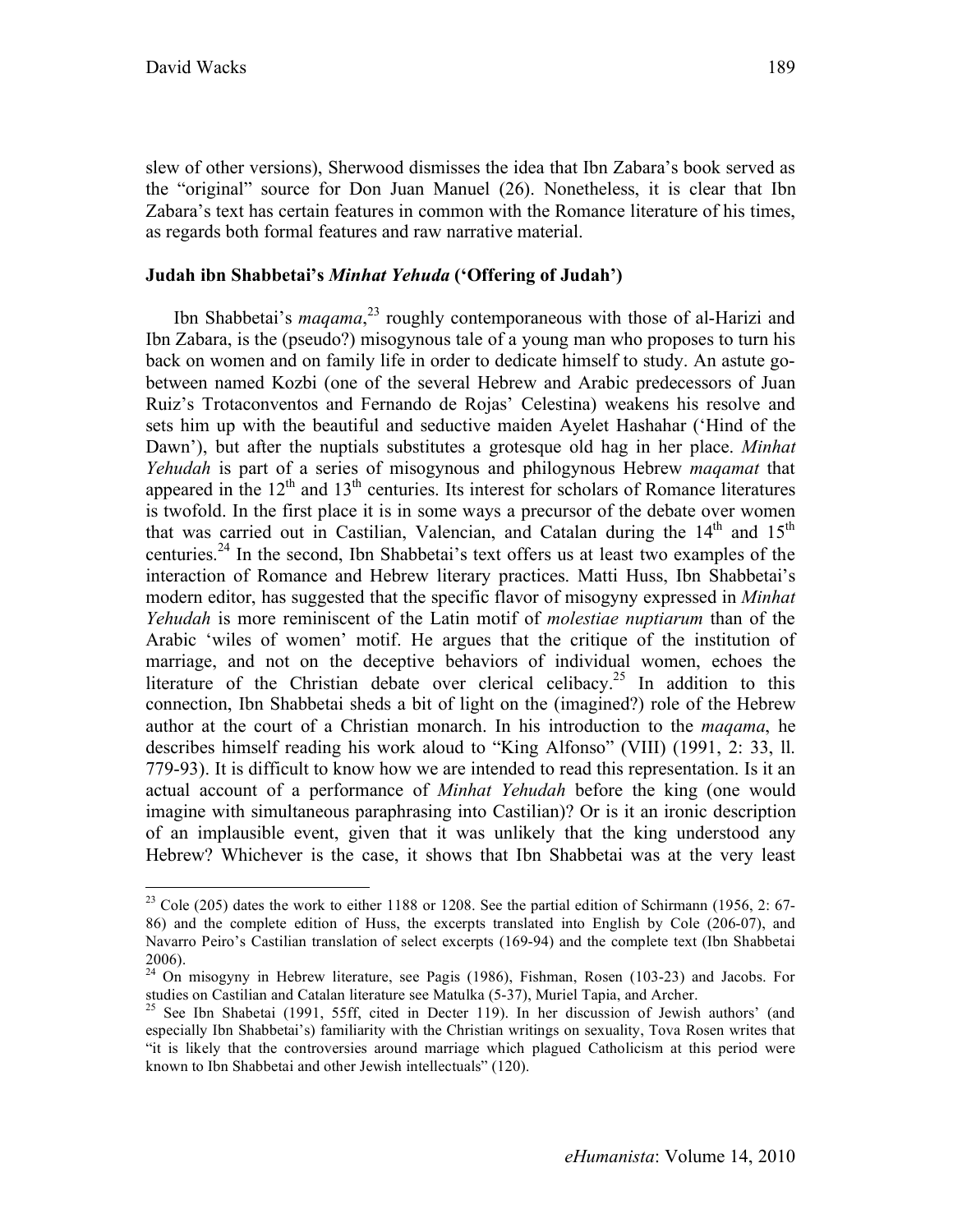thinking about the position of his work at court, and that he did not consider his own literary practice to be totally irrelevant or isolated from the institutions of temporal power in Castile.

## **Jacob Ben Eleazar**

Jacob ben Eleazar lived in Toledo during the first half of the 13th century. He was active in Jewish intellectual circles and was responsible for translating the Arabic frametale *Kalila wa-Dimna* into Hebrew some fifty years before Alfonso X commissioned the Castilian translation. He was precisely the kind of Jewish scholar who would later collaborate in the Alfonsine translation project. In addition, and like his elder contemporary Judah al-Harizi, he moved from translating canonical works of Arabic prose fiction (we have a fragmentary Hebrew translation of *Kalila wa-Dimna* by him) to writing original works in Hebrew. His original collection of stories in Hebrew, titled *Sefer Ma`asim* ('The Book of Tales' or, alternatively, *Sipure Ahava* 'Love Stories'), sits at the intersection of Arabic and Romance narrative and thus emblematic of the Hebrew literary practices of Toledo's Jewish community in the first centuries of Christian rule.<sup>26</sup> His collection of stories is not really a *magama*; it is written in a mix of rhyming prose and verse but lacks the other structural features common to the genre: the narrator/rogue diad, the unrelated episodic structure, the emphasis on disguise and discovery. If anything it more resembles frametale narratives such as *Kalila wa-Dimna* and *Conde Lucanor*. What sets it apart from most collections of short narrative of its time is its representation of amorous relationships. While collections popular in 12<sup>th</sup> and 13<sup>th</sup> century Iberia, such as *Sendebar* or *Kalila*, tended to focus on amorous deceptions (see our remarks above on the 'wiles of women' motif common to Arabic literature in Ibn Shabbetai's *Minhat Yehudah*), the love relationships depicted in Ben Eleazar's collection are more reminiscent of the French romance or European novella. Hayim Schirmann emphasizes the reciprocal nature of the characters' love relationships, and the active role of the women in them. These women are not the haughty, fickle love objects of the troubadours, but are active participants whose words and actions are central to the narrative (1962, 295). Dan Pagis, who became one of the foremost authorities on the Hebrew literature of the Middle Ages and the Renaissance, noted that the communities that produced the Hebrew *maqamat* were not knowledgeable in (spoken) Arabic, but were native speakers of the Romance languages, and were familiar with the emergent literatures in those languages. According to Pagis this was particularly true in the case of Ben Eleazar's *Love Stories* (1976, 220-21). Jonathan Decter adds, in the course of his very astute analysis of Ben Eleazar's text, that while the social world and values Eleazar represents is quite different from those of the French romance (tournaments, quests,

<sup>&</sup>lt;sup>26</sup> See the partial Hebrew edition and study by Schirmann (1962), the complete Hebrew edition of David (Ben Eleazar 1992), the English translation of excerpted poems by Cole (205-07), and the Castilian translation of excerpted tales by Navarro Peiro (209-31).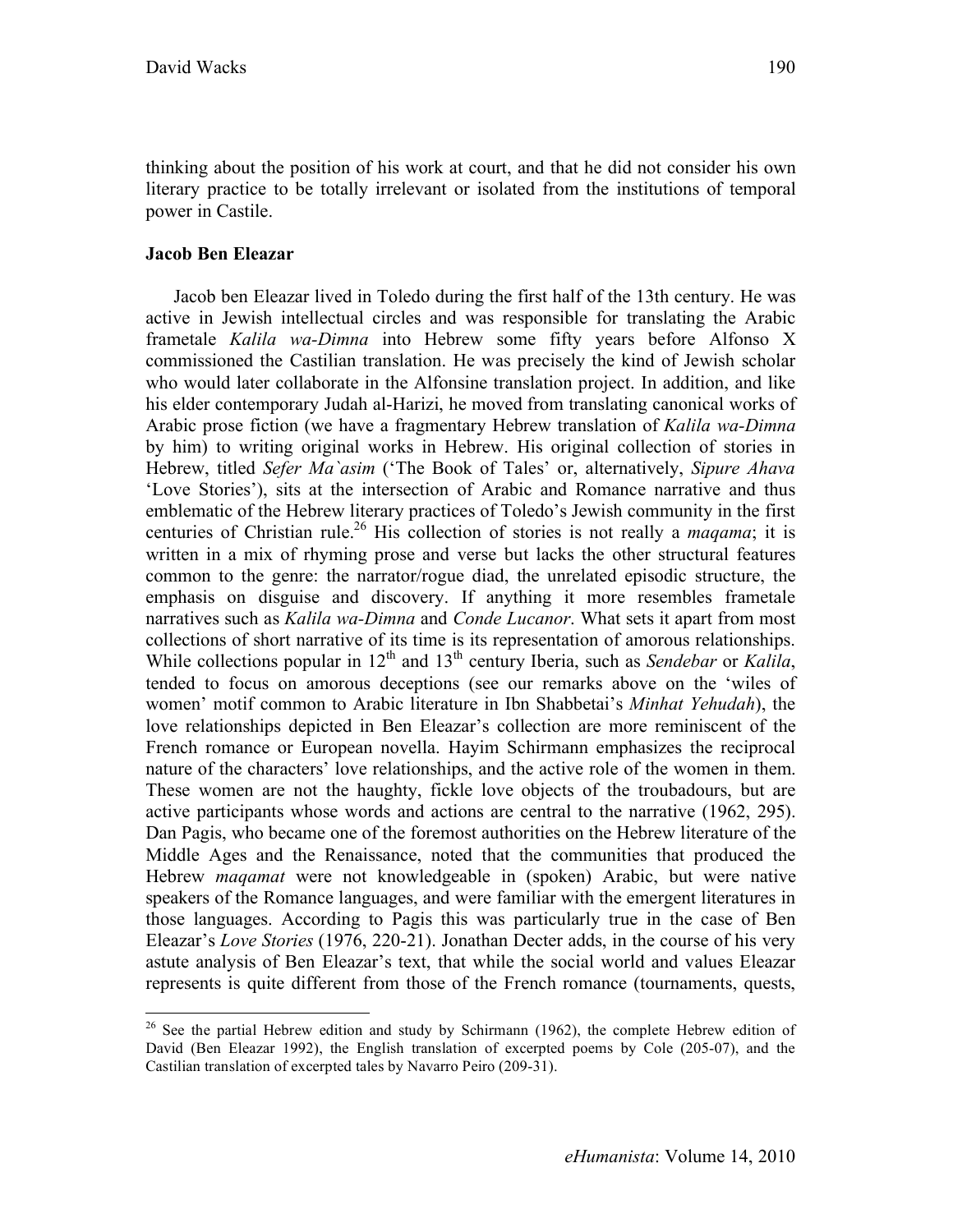etc.), the narrative sensibility and dynamic characterization owe more to Chrétien de Troyes than to *Kalila wa-Dimna* or, for example, al-Harizi's *Tahkemoni*. 27 Perhaps even more revealing of what we might call a 'European' literary sensibility in the *Love Stories* is the section he includes on the geography of the Islamic world that is more like that in the French *Aucassin and Nicolette*  $(12<sup>th</sup>$  century) than, for example, the Arabic or Hebrew *maqamat*.

#### **Alfonsine Literary Culture: Ibn Sahula and Todros Abulafia**

Alfonso X 'The Learned' is well remembered, even lionized, as a patron of arts and letters. His efforts to make Arabic (and to a lesser extent, Hebrew) learning available at his court is one of the most important chapters in the early development of Castilian as a literary language (Wacks 2007, 94-103). Even before he ascended to the throne he commissioned a Castilian translation of the very popular Arabic work of prose fiction, *Kalila wa-Dimna*. He underwrote (some say directed) translations of scores of scientific works, and commissioned (some say wrote himself), original works of law (*Siete partidas*), history (*General estoria*), and devout poetry (*Cantigas de Santa Maria*) (Gómez-Redondo XX-XXX).

The Alfonsine project has been described as a kind of intellectual Reconquest or perhaps *translatio studii* (Cárdenas; Rodríguez Llopis and Estepa Díez 29), the porting of science and learning from Arabic to Castilian. But like the historical study of the Christian conquest of al-Andalus, the question of the development of the Alfonsine literary vernacular is less an 'us vs them' situation than a nuanced, layered negotiation of language choice and literary practice. In the first stage, that of the Arabic-Hebrew translations of the Ibn Tibbon family and others, Hebrew negotiated its way through fields and genres once the sole province of Arabic.28 This brought secular learning into Hebrew practice (1100-1200). The children of this generation of translators collaborated with Alfonso to duplicate the exercise, this time into Castilian.<sup>29</sup> This means that the Arabic-Hebrew project would have provided the models and the habits of thought for the Arabic-Castilian project. Alfonso's achievement was not simply the translation of Arabic to Castilian; it was the adaptation of translation methods, and in a broader sense, of ways of thinking about and producing knowledge.<sup>30</sup>

<sup>&</sup>lt;sup>27</sup> "Ben Elazar does not create protagonists who embark upon chivalrous forest adventures or engage in tournaments to earn love and prestige. Yet his characters do embody the internal transformations characteristic of Romance protagonists" (Decter 156). 28 On the Tibbonid translations, see J. Robinson.

<sup>&</sup>lt;sup>29</sup> "It is interesting to note that the Alfonsine translation project, undertaken to promote Castilian as a language of secular learning, was initiated as the Arabic-Hebrew translation movement was concluding. The Jewish translators who worked under Alfonso's direction belonged to the generation following that of the Jewish translators (such as the Ibn Tibbon family and Judah al-Harizi) who had worked to promote Hebrew as a language of secular learning. From a socio-cultural approach, the two are simply phases in a single movement, a concept deserving further investigation" (Wacks 2005, 424 n 53).

 $30$  On the larger significance of the Alfonsine translation project, see Menocal (2006).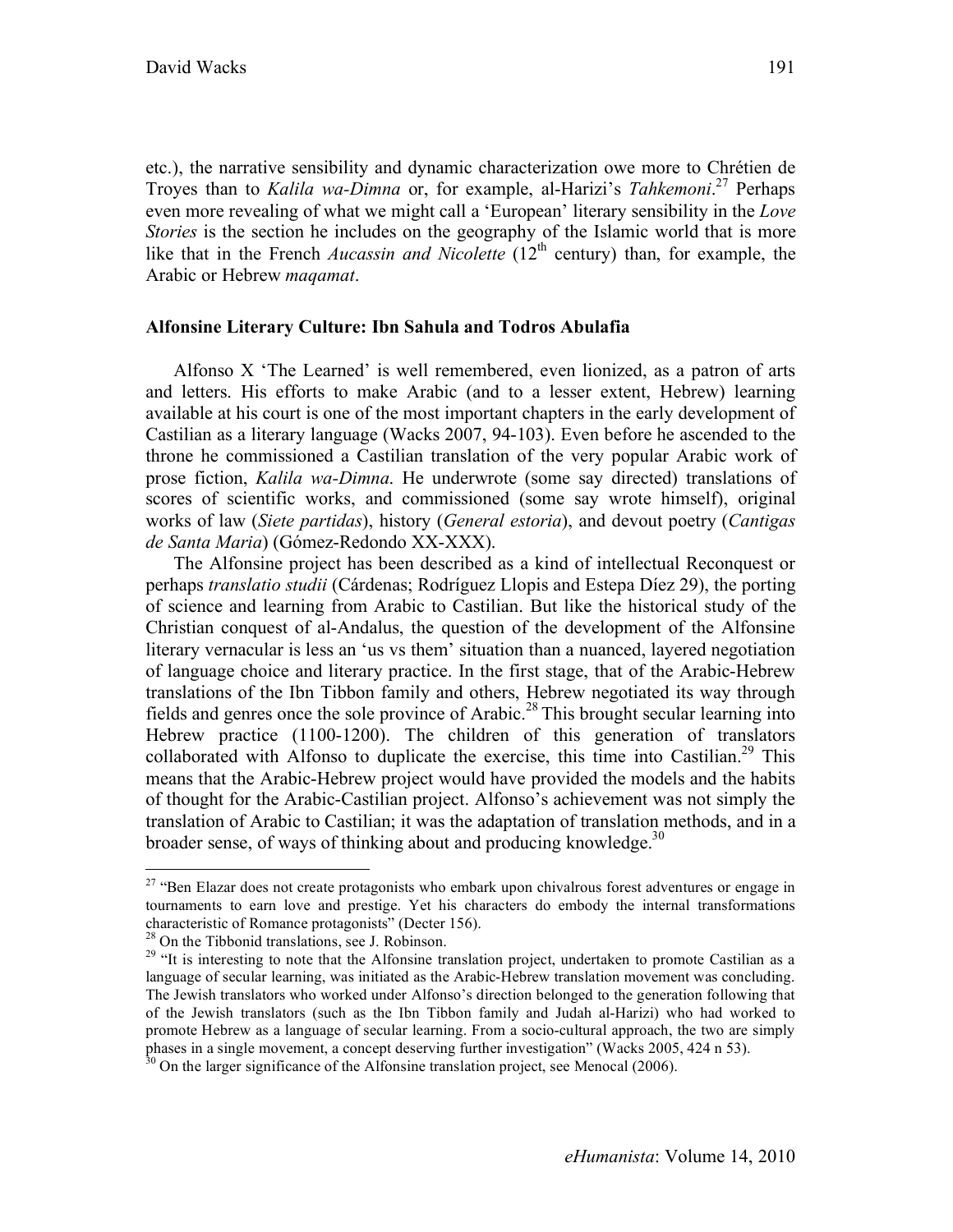The introduction of official vernacular literature created a secular literature not just in terms of its content, but in that for the first time there was literature being written in a language to which no single religious tradition could lay claim definitively. Granted there was plenty of Christian literature in the vernacular. It is well known that the need to preach in the vernacular (and the subsequent legitimation of secular preaching at the Fourth Lateran Council in 1215) was a great factor in the development of a literary vernacular in Spain and elsewhere in Europe. But unlike Berceo's Christian didacticism in his works of *clerecía*, Alfonso's project was (largely) proto-Humanistic in that it did not purport to promulgate specifically Christian knowledge, nor to communicate with a specifically Christian (or potentially Christian) audience. But Castilian was common to all subjects of the Crown of Castile and León, a royal and soon to be imperial language. Any Castilian speaker with enough patience to learn the Roman alphabet could read (or listen to) learned literature in Castilian, provided they had access to manuscripts.<sup>31</sup>

The two Hebrew authors of the Alfonsine era of importance to the present discussion were Isaac ibn Sahula and the poet Todros ben Yosef Halevi Abulafia. At first glance they would seem to inhabit different worlds: Abulafia was a financier and court poet who enjoyed the patronage of Alfonso X himself and penned salacious, at times scandalous love poems; Ibn Sahula was a kabbalist and self-avowed traditionalist who aimed to curb cultural assimilation through a renewal of Hebrew learning in secular fields such as science and philosophy. They are bound, however, by a common vernacular culture and by their relationships, however disparate, to the courtly culture of their times.

#### **Isaac Ibn Sahula**

Isaac Ibn Sahula lived in Castile during the second half of the  $13<sup>th</sup>$  century. He is the author of several kabbalistic works, including a commentary on the Song of Songs (Green 1987). 32 His magnum opus, however, is *Meshal Haqadmoni* ('Fable of the Old Timer'),  $33$  a frametale collection of short narrative and treatises on various scientific and philosophical topics, written in rhyming prose interspersed with verse. The work is best known for being the first text to make mention of fellow Castilian Moses of León's *Zohar*, a foundational work of kabbalah. *Meshal Haqadmoni* is organized (like *Kalila wa-Dimna* and the *Conde Lucanor* after it) as a discussion between two characters, the Cynic and the Moralist.

In his introduction (see above), Ibn Sahula repeats the call of al-Harizi to rally around the cause of Hebrew letters, endangered by Jewish interest in Arabic and

<sup>&</sup>lt;sup>31</sup> On this question see also Wacks (forthcoming, "Vernacular").<br><sup>32</sup> Loewe includes a bibliography of Ibn Sahula in his edition of *Meshal Haqadmoni* (xv-xxi).<br><sup>33</sup> See the excerpts edited by Schirmann (1956, 2: 349-412

<sup>1953),</sup> the English translation of Loewe (Ibn Sahula 2004), and the English translations of the tale of the Sorceror by Scheindlin (1990) and Wacks (2004).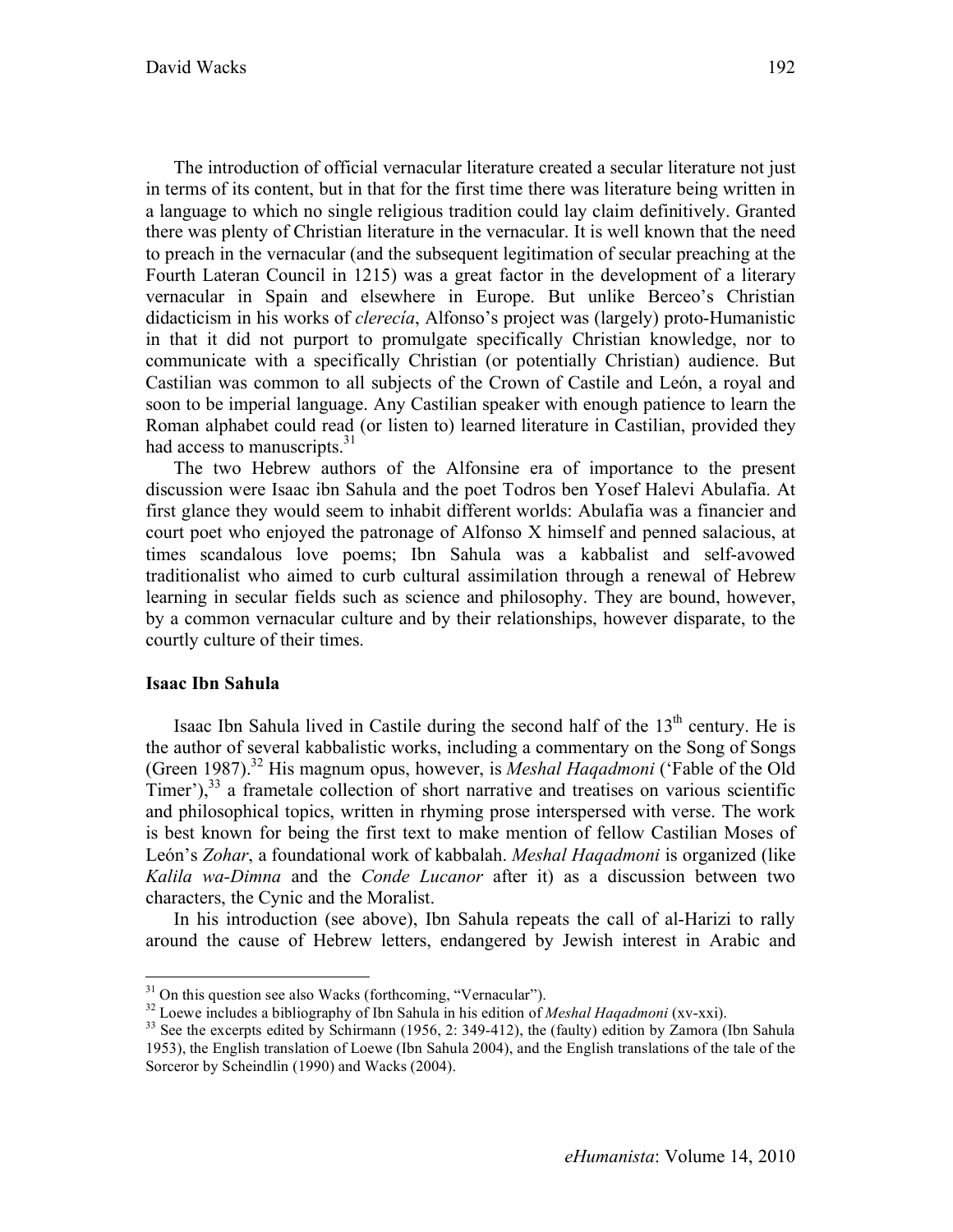Castilian books.<sup>34</sup> Despite his protestations, by the late  $13<sup>th</sup>$  century it is fairly clear that writing in Hebrew does not entail rejection of vernacular culture per se, even if Hebrew remains the preferred literary vehicle. While Ibn Sahula advocates a Hebrewonly policy for his fellow Jews,  $35$  he does not hesitate to borrow from non-Hebrew sources, whether vernacular, Arabic, or Latin (Wacks 2005).

Neither does his dedication to Hebrew as a literary language mean that Ibn Sahula turned his gaze away from the greater Christian society in which he lived. We should in no way mistake his nationalism for atavism or escapism. Like today's traditionalists, Ibn Sahula did not shun modern society; he chose to participate in it in hopes of promoting his own particular ideological program. In Ibn Sahula's case, this meant an emphasis on traditional rabbinic judaism with a strong kabbalist bent, and a protonationalist appeal (similar to that of al-Harizi) to his readers to turn away from Arabic and Castilian literature and to cultivate Hebrew as language of both secular and Jewish learning (Loewe lxx and c). Raphael Loewe suggests that a substantial segment of *Meshal Haqadmoni* can be read as a political allegory for the Castilian court of Ibn Sahula's day (lxxxvi-ci), which means that (if we accept Loewe's reading) his interest in courtly affairs was not limited to the type of gallantry or scandalmongering associated with his contemporary Todros Abulafia, but rather took the shape of serious political commentary. This engagement with current courtly culture, taken together with Ibn Sahula's Hebrew linguistic nationalism in the context of the vernacularization program of Alfonso X, means that although Ibn Sahula may have shunned the literary vernacular in theory, his practice was very much engaged with vernacular literary practice and the court from which it emanated.

## **Todros Abulafia**

At the same court and at practically the same time, a very different kind of Hebrew writer was participating much more directly in Alfonsine literary culture. Todros Abulafia, author of an extensive corpus of Hebrew poetry, *Gan hameshalim ve-hahidot* ('The Garden of Saws and Parables'),<sup>36</sup> enjoyed the direct patronage of Alfonso X, and his *diwan* contains a number of poems addressed to the King himself.<sup>37</sup> Abulafia is a rare if not unique case of a Jewish poet writing in Hebrew under royal

<sup>&</sup>lt;sup>34</sup> Raphael Loewe writes that "it was Ibn Sahula's object to widen socially this degree of competence [in Hebrew], and thus to encourage use of the Hebrew versions of scientific texts, where such existed, rather than the corresponding Arabic ones, as well as weaning the Jewish reading public off Arabic and

Spanish *belles-lettres*" (lxx).<br><sup>35</sup> "For Ibn Sahula, as for any Jew, the linguistic expression of ethnic identity had of course to be Hebrew" (Loewe lxix)<br><sup>36</sup> See the complete edition of Yellin; the selections edited by Schirmann (1956, 2: 414-38) the English

translations of selected poems by Carmi (410-16) and Cole (256-69).<br><sup>37</sup> See the comments of Targarona Borrás on poems dedicated to Alfonso X (1985, 208-210). On Todros

ben Yehuda Abulafia's poems in praise of his older relative, the influential Rabbi Todros ben Yosef Abulafia, see also Sáenz Badillos (1999).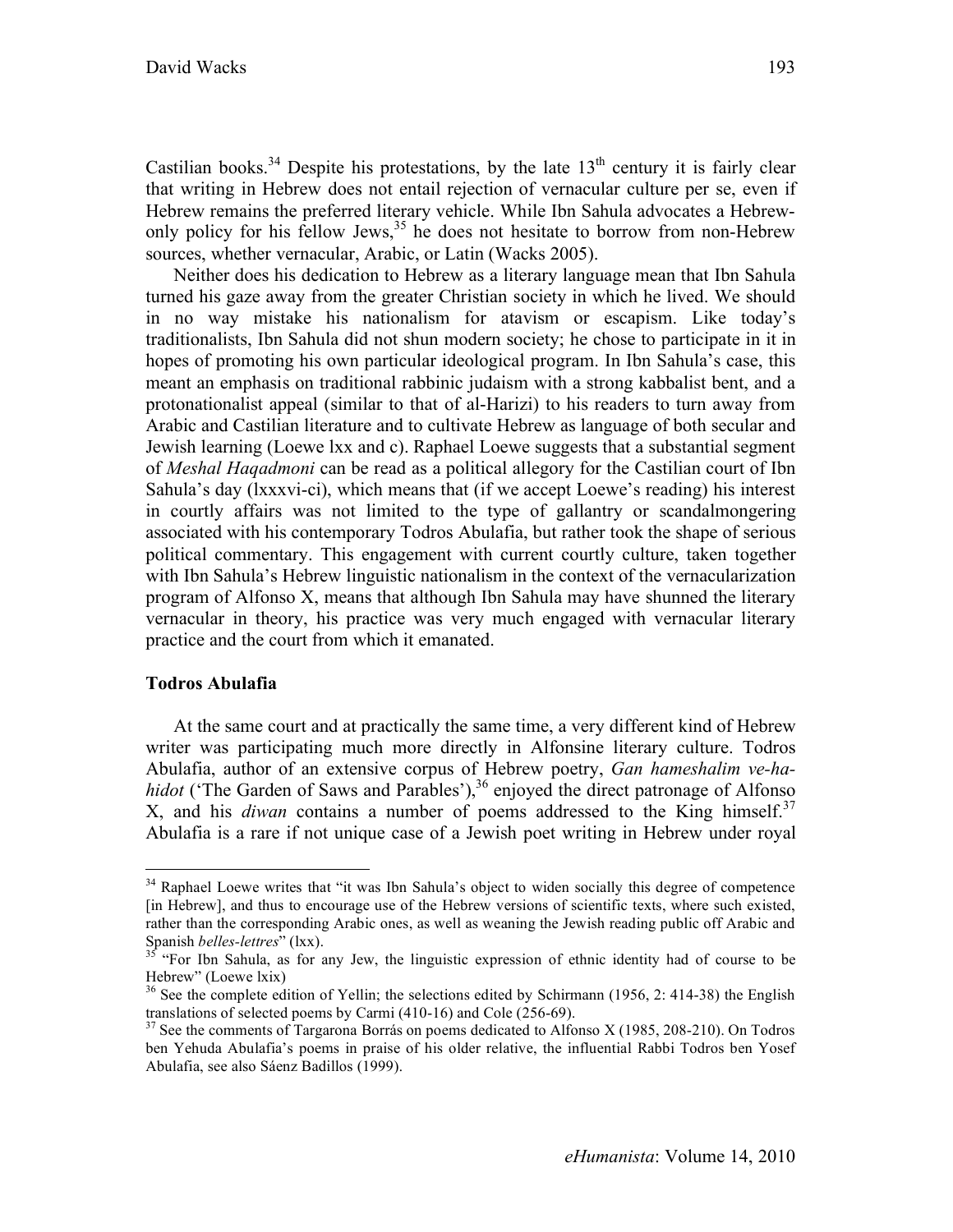Christian patronage, and his poetry, like that of the Provencal and Galician-Portuguese troubadours at Alfonso's court (Alvar), is not typically included in scholarly overviews of the literary scene at the court of the Learned King.<sup>38</sup>

Hebraists, primarily those working in Israel, have shown progressive interest in the relationship of Abulafia's poetry to that of his Romance-language contemporaries. Schirmann observed (without going into detail) that his poetry displayed certain formal aspects of the work of his Christian contemporaries, but always retained classical Hispano-Arabic prosody (1949, 178-79). Pagis goes a bit further, suggesting that the poetry of Abulafia structurally resembles that of the Troubadours (Pagis 1976, 189). This line is picked up by Sáenz-Badillos' 1996 study on the invective poetry of Abulafia and his contemporary Phinehas Halevi in light of both the Arabic and troubadouresque invective traditions. Sáenz-Badillos concludes that the invective poetry of Abulafia is a sort of hybrid of Andalusi linguistic features and some Romance-influenced ideation and imagery.

Doron (1986, 1989, and somewhat refined in 1992) stresses that the main affinity of Abulafia with his Christian peers is in his individualized, personal poetic voice calling on God to intercede in personal problems (as in the Romance tradition of Marian poetry, especially the *Cantigas de Santa Maria* of Alfonso X 'the Learned') and less like Andalusi Hebrew poets who speak with God as the community's elect and on sublime themes. For Brann, it is the love poetry of Abulafia (and not the devotional poems as per Doron) where he is most innovative, breaking with the stock tropes of Andalusi Hebrew love poetry and "cultivat[ing] the persona of the libertine" who writes not of stock, archetypical 'gazelles' of the Andalusi school, but rather of specifically Arab, Spanish or Slavic "maidens and wenches" (145). Cole follows Brann, adding that Abulafia "was likely influenced by the troubadour tradition" (275), and adding that Abulafia was especially adept at reinventing, subverting, or simply rejecting many of the formal and stylistic conventions of the Andalusi school (275). While earlier criticism tended to frame Abulafia's innovations in terms of an abandonment of Andalusi Hebrew style, later critics celebrate it as one of the hallmarks of his innovation, perhaps as a measure of his 'western-ness' or as evidence of his poetic assimilation to 'Christian' norms. In general, when critics have written about Abulafia vis-à-vis the Romance language poetry of his times, most have not gone into specific textual detail. The notable exceptions to this rule are the monograph of Doron (1989) and the article of Sáenz-Badillos (1996) on Abulafia's invective poetry. Abulafia's prolific output and the relative scarcity of comparative studies of his work make him an excellent subject for futher critical studies, particularly as regards his participation in literary practices in vogue at the court of Alfonso X.

<sup>&</sup>lt;sup>38</sup> Abulafia is absent in Procter's discussion of Provencal and Galician poets of Alfonso's time (130-32), as well as Ba Roth mentions him in passing in his discussion of the Jewish translators who collaborated with Alfonso X (70); O'Callaghan gives an overview of the Galician-Portuguese troubadours active at Alfonso's court (144-46) but does not mention Abulafia; Salvador Martínez makes brief mention of one verse of Abulafia's in his discussion of the detainment of Alfonso's Jewish tax farmers (446 n 44).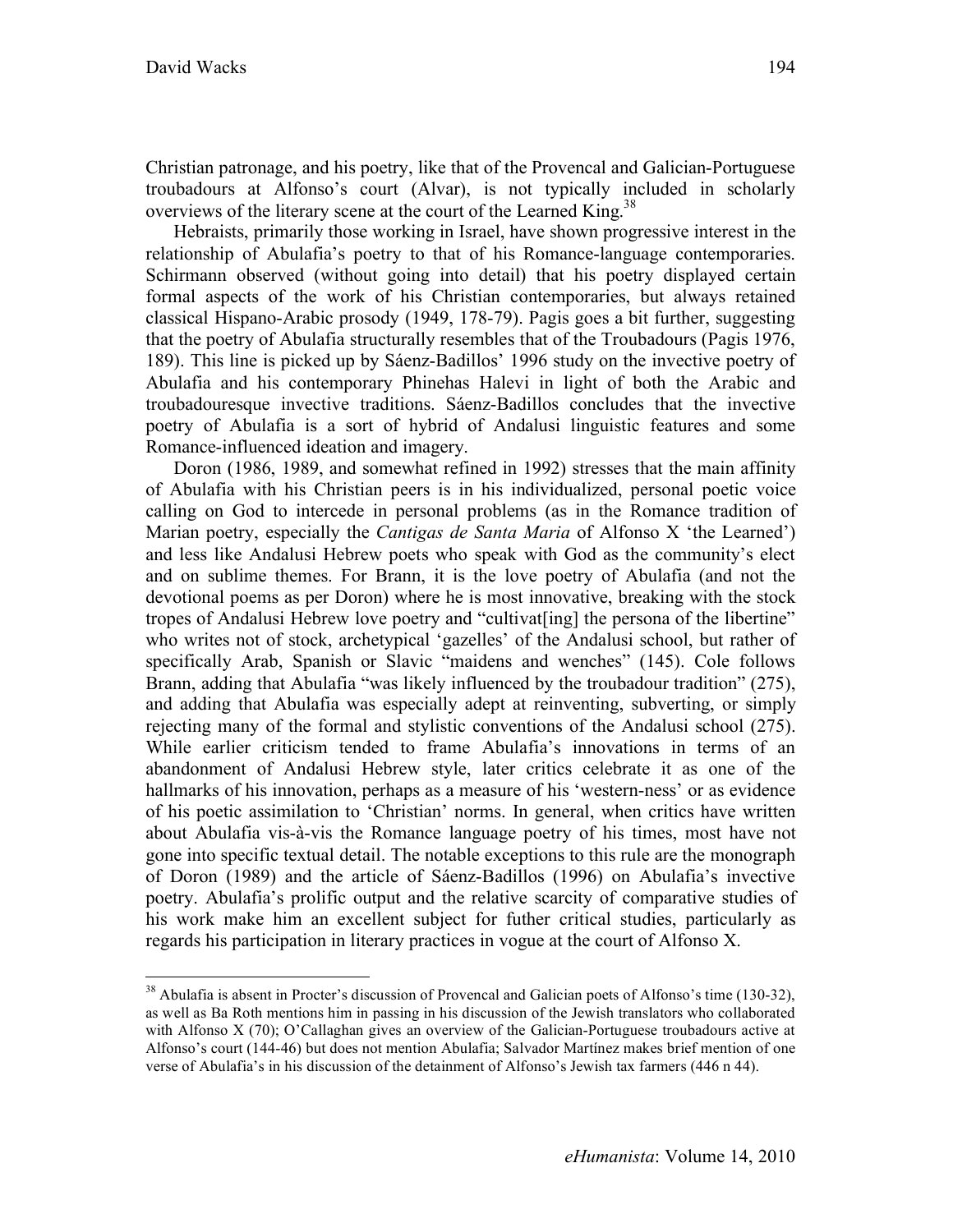## **After Alfonso: Shem Tov and his circle**<sup>39</sup>

After the massive accomplishments of Alfonso X in establishing Castilian as a productive language of learning and courtly culture (O'Callaghan; Márquez Villanueva 2004; Menocal 2006), and despite the important collaboration of Jewish intellectuals in many of Alfonso's translations, there was still an almost total lack of Jewish literary voices in the vernacular. Shem Tov ben Isaac Ardutiel de Carrión (ca. 1290-1360) (known to students of Castilian literature as Santó or Santob de Carrión) is the very prominent exception, and is a key figure in understanding the relationship between Hebrew and Romance literary practices in the late Middle Ages in Spain.

Shem Tov, who was accomplished in rabbinics, community leadership, and sheep husbandry, is known to scholars of medieval Castilian literature as the author of the *Proverbios morales*, a decidedly secular moral-didactic poem emphasizing the importance of being able to approach a problem from multiple points of view. Since the 15th century, Shem Tov's *Proverbios* have been celebrated as the first example of gnomic verse in Castilian, and an important work of medieval Castilian literature. The fact that Shem Tov was also the author of a very interesting and innovative Hebrew *maqama* has gone fairly unnoticed by Hispanists until the late  $20<sup>th</sup>$  century. His *Milhemet ha-`et ve-ha-misparayim* ('Debate Between the Pen and the Scissors'), when read next to the *Proverbios*, provides the reader with some valuable insights into Shem Tov's attitude toward the literary vernacular. His case is unique in that he is the only writer to weigh in on the issue of Hebrew and Romance literary practices who is also a known author of *belles lettres* in both languages.

The debate takes place one cold winter's day in which the narrator's inkwell freezes solid, so that the narrator breaks his pen's tip on the hard surface of the frozen ink. The scissors come forward to take the pen's place, which leads to a debate between the two in which the pen and the scissors both extol the virtues of their respective techniques of writing. Unable to settle their differences, they agree to find a third party to judge which of them is the more fitting utensil. The pen goes out into the town and returns with a wise old man, who is told to look around the house and determine the purpose of each item in it. He picks up the pen and writes with it, then picks up the scissors and uses them to trim his hair, fingernails, and moustache, thus settling the dispute.

Critics have advanced several different allegorical interpretations of the *Debate*, many of which are rooted either in conflicts internal to Castile's Jewish community and/or in relations with individual Christians and/or the royal court. Jew vs. *converso*  (Shepard 31-38), kabbalist vs. rabbinist (Einbinder 270), philosophy vs. religion (Zackin 201-03); some have concluded that the work defies allegorical interpretation

<sup>&</sup>lt;sup>39</sup> On the question of the relationship between Shem Tov's Hebrew and Castilian writing, see my contribution to the forthcoming special volume of *Journal of Spanish Cultural Studies* titled "Jewish Spain" and edited by Daniela Flesler, Adrian Pérez Melgosa, & Tabea Linhardt.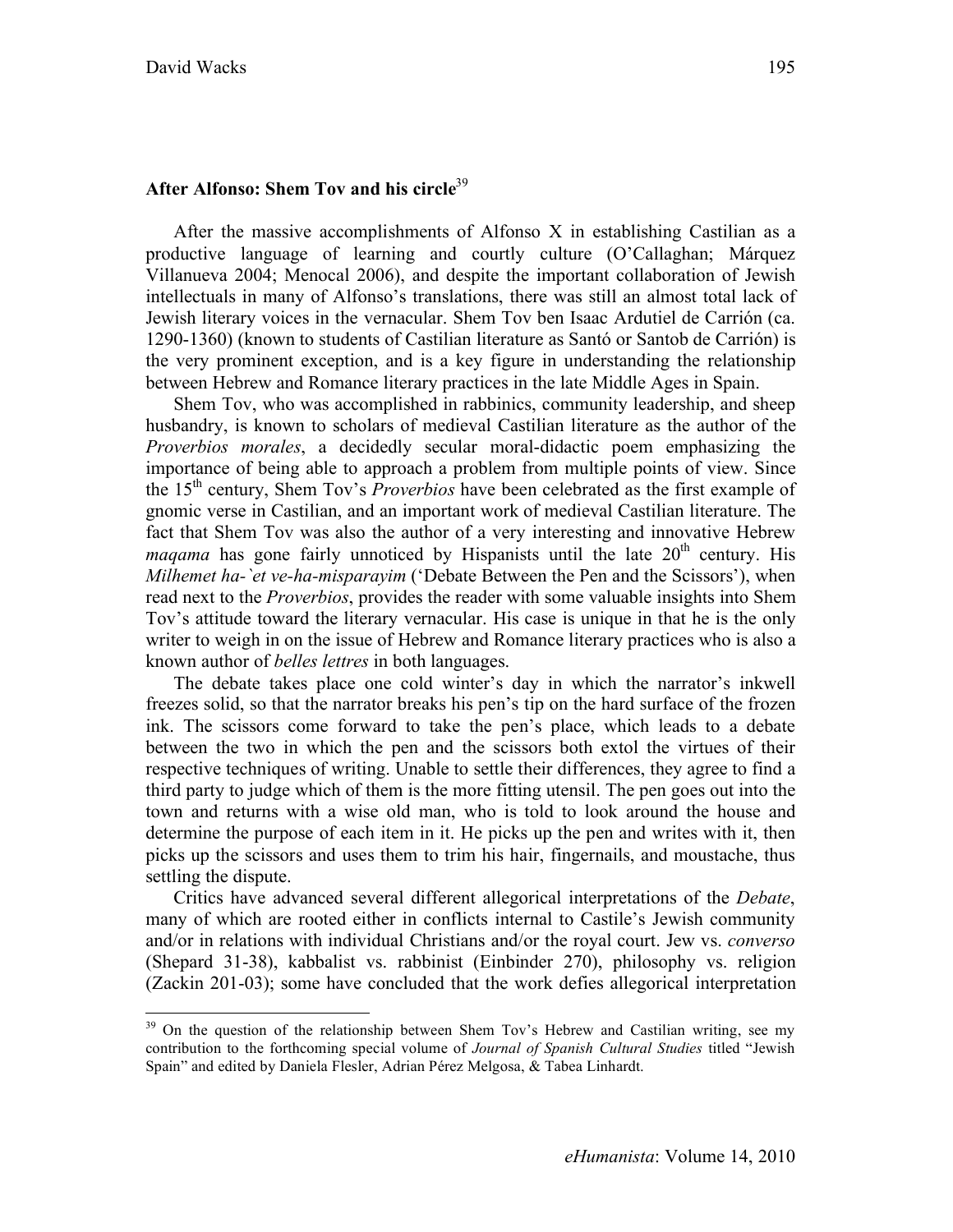(Einbinder 274; Cole 290). I argue that the *Debate* is between Hebrew (Pen) and Romance (Scissors), and that a passage about scissors writing in Shem Tov's *Proverbios* is meant to devalue the literary language of the *Proverbios* itself, and, by extension, the Christian ruler (Pedro I) to whom the work is dedicated. This is not only a rare comment on bilingual (Hebrew/Romance) literary practice, but an equally rare comment on patronage relationships between individual Jewish authors and royal Christian patrons (alongside those of Ibn Shabbetai and Todros Abulafia, above).

### **Zaragoza poets and Vidal Benvenist's** *Efer and Dina40*

At the end of the  $14<sup>th</sup>$  century and the beginning of the  $15<sup>th</sup>$  a group of Jewish poets, the so-called 'Circle of Poets' that included, among others, Solomon da Piera and Solomon Bonafed, thrived in Zaragoza and the surrounding area (Schirmann 1956, 564; Huss 2003, 5-12; Targarona Borrás and Scheindlin; Scheindlin 1997, 26; Cole 305). These poets lived and worked during a period that has been described variously by historians as one of "terror" (Maccoby 83) and "universal ruin" (Baer 1973, 2: 134). The violent pogroms of 1391 that ravaged the Iberian Peninsula resulted in the deaths of thousands of Jews and the conversion of thousands more.<sup>41</sup> Twentytwo years later, the Disputation of Tortosa occasioned another wave of conversions, including those of many of the religious leaders of the Jewish communities of the Crown of Aragon (Roth 55-61).

The mass conversions and resulting attrition of many of Spain's Jewish communities caused great upset among both Jews and Christians. While for many Jews, the conversions were a prophetic precursor to the total destruction of Sephardic Jewry, for the Old Christians, the sudden influx of newly baptized (and not thoroughly catechized) *conversos* or New Christians blurred the boundaries between "us" and "them" (Nirenberg 153-54; Meyerson 11-12). In both cases, the situation provoked no little anxiety over how this social upheaval would affect the status quo. During this period in which the community lived with the constant threat of violence, the Zaragoza Circle of Poets produced a substantial corpus of Hebrew verse of remarkable linguistic and technical virtuosity, precisely at a time when the future of Jewish letters, and the Jewish community in general, seemed bleak at best. Jewish writers gave voice to this anxiety in at least two ways: what they said, and how they said it. In their poetry, they lament the violence, the conversions, and express their worry over the future of the community. Stylistically, they appeared to retreat into a slavish adherence to the more classical values of the Andalusi school of Hebrew poetry. This was an artistic conservative reaction to a period of acute crisis, in some ways a retreat into the

<sup>&</sup>lt;sup>40</sup> For a more detailed study of *Efer and Dina* relative to late medieval vernacular literature, see my contribution to *A Sea of Languages: Literature and Culture in the Pre-modern Mediterranean*, edited by Suzanne Akbari and Karla Mallette, forthcoming from University of Toronto Press.

<sup>41</sup> See Baer (*History* 2: 95-116); Roth (34).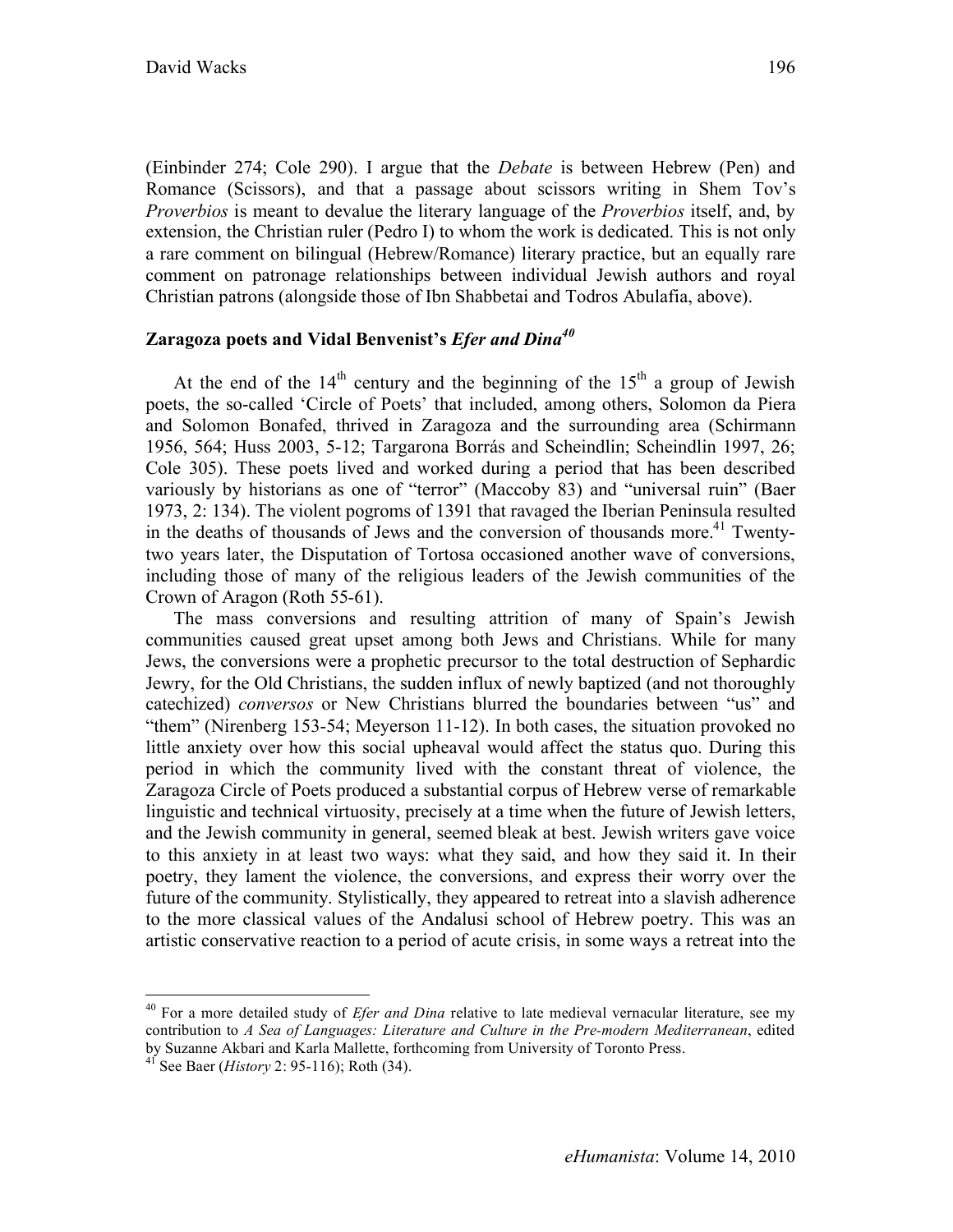past during a particularly grave present in which some voices blamed the community's downfall on the high levels of assimilation, impiety, and conversion.

By reverting to the style of the 'Golden Age,' the Zaragoza poets perhaps sought to strengthen the core values of the community, much in the way that Ibn Sahula's warning against Arabic and Christian learning came at a time of relative openness (at the court of Alfonso X) and –dramatically so in the case of his contemporary Todros Abulafia– irresponsible, hedonistic secularism. Accordingly, the romance literary vernacular came to be seen as the language that linked the Jewish community with the dominant, often hostile Christian host society. It was the language in which pious Jews were tempted, cajoled, and quite often coerced into conversion.<sup>42</sup> Vernacular poetry, therefore, was for some a betrayal of the Hebrew language, and by association, of the Jewish community.

One of the younger members of this circle was the poet Vidal Benvenist, a member of the prominent Benvenist/De la Cavallería family, whose members were regulars at court and notables of the Jewish communities of Catalonia and Aragon. We have a good deal of Benvenist's poetry,  $43$  by and large competent, well composed verse that is not very distinct stylistically from that of his peers. We also have a literary debate (Targarona Borrás and Scheindlin 2001) and other writings, including a dirge (Targarona Borrás 2007) composed on the death of his son Solomon. The work of Benvenist that is most important for the comparative study of Hebrew and Romance poetry in Spain is his satiric *maqama*, *Melitsat Efer ve-Dina* ('The Tale of Efer and Dina').

The story goes as follows: Efer is a very wealthy and morally corrupt man of a certain age whose virtuous, long-suffering wife falls ill and passes away. Shortly thereafter, Efer falls desperately in love with the young and lovely Dina. Her father, eager to benefit from his daughter's beauty, arranges for her to marry Efer, who has promised to provide a comfortable lifestyle for both Dina and her father. After the wedding, Efer finds he is unable to perform his conjugal duty. Hoping to mask the truth of his impotence, he obtains an aphrodisiac, and by misadventure, administers himself a fatal overdose.

In a lengthy epilogue, Benveniste explains that his work is meant to be an enjoyable allegorical morality tale in which the arrogance and spiritual decadence of the protagonist lead him to ruin (151, vv. 1-3). The introduction to the first edition suggests that it was meant to be read during festival of Purim, which places *Efer and Dina* in the tradition both of parodies of liturgical and rabbinical works composed for Purim, and in that of the vernacular paraliturgical renderings of the Book of Esther that were prepared for congregants who lacked Hebrew.

<sup>&</sup>lt;sup>42</sup> The most notable such example is the exhaustive conversion campaign of Vicente Ferrer, conducted in Castilian, Aragonese, and Valencian (Millás Vallicrosa 1950; Vendrell; Sánchez Sánchez; Viera).

<sup>43</sup> See Schirmann (1956, 592-619) and Vardi. For *Efer and Dina*, see the excellent edition and study by Huss (Benvenist), the excerpts edited by Schirmann (1956, 2: 603-19), and the selections from Schirmann's edition (1956, 603-19) translated into Castilian by Navarro Peiro (195-207).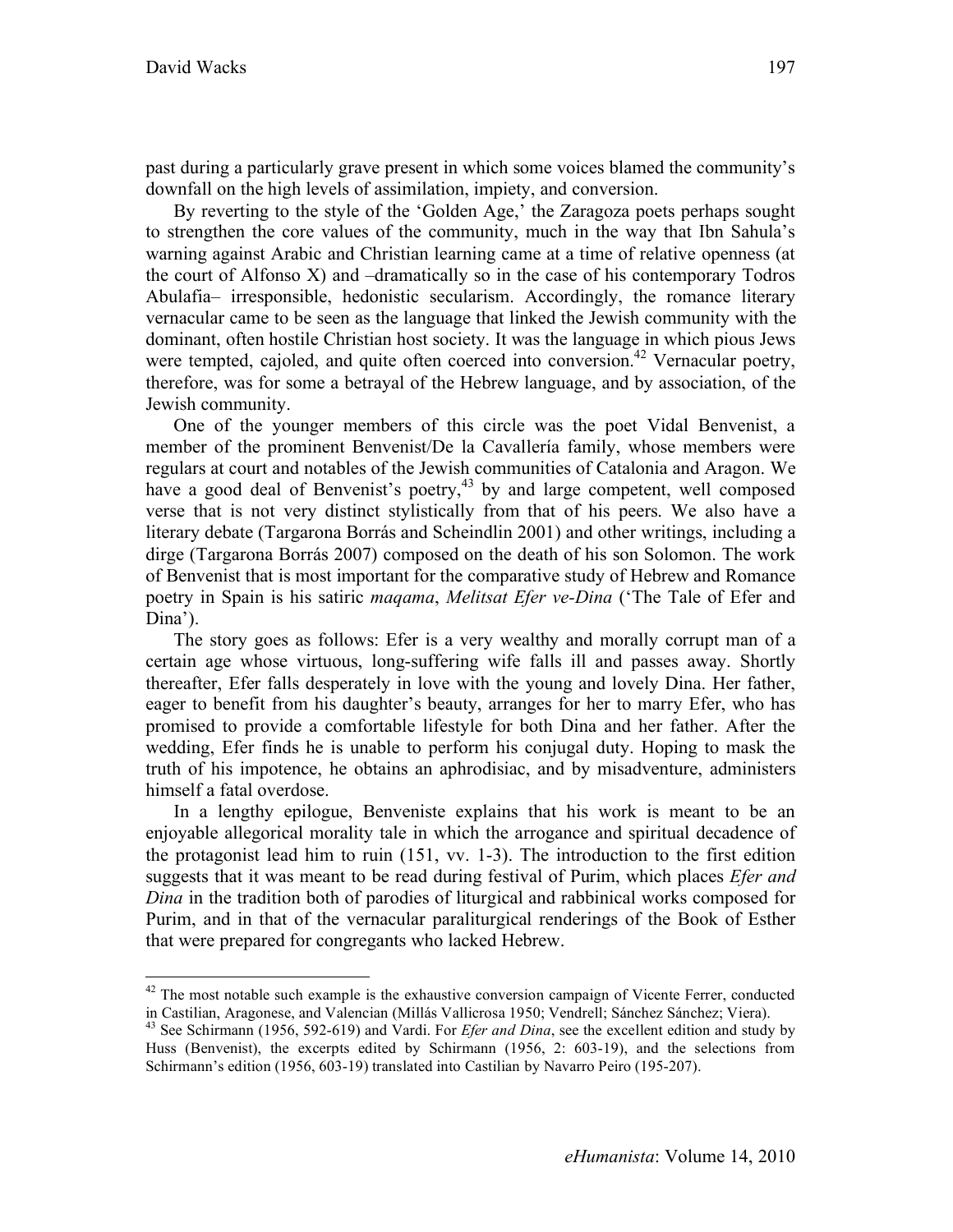*Efer and Dina* intersects with contemporary vernacular literary practice at several points. First, Benvenist uses the Hebrew term *maase* ('tales') in his title. Other medieval collections so titled contain a number of short narratives that are thematically related to the European *novella*. Some of these *novellas* novelize the same theme of the younger woman forced to marry an older man found in the songs of the *malmaridada* or *malmariée*, with numerous witnesses in Castilian, Catalan, French, and Italian. Alongside this current, there is a tradition of Castilian versions of the Dina story from Genesis, including (among others) a medieval ballad titled *El robo de Dina* that is attested both in early modern collections as well as in modern oral tradition, and a play by Lope de Vega by the same title. Finally, Benvenist's work is a forerunner of Fernando de Rojas' *Celestina* in that it is a hybrid narrative genre (both have been described as tragicomedies) that demonstrates how bourgeois socioeconomics subverts traditional models of love and sexuality (courtly values in *Celestina*; rabbinic values in *Efer and Dina*).<sup>44</sup>

## **Post-Expulsion: Ibn Verga's** *Shevet Yehudah*

The 1492 Expulsion had the paradoxical effect of strengthening and in some ways deproblematizing Spanish Jewish identity. Whereas in Spain, Jews had long been considered second-class subjects of the Spanish crown, and were never welcomed as part of the Spanish national project, in Diaspora they were very strongly identified as Spaniards in the communities where they settled. As we have seen, in the  $14<sup>th</sup>$  and  $15<sup>th</sup>$ centuries, Spanish Jews viewed literary Castilian as the language of the dominant Christian culture. In Diaspora however, Castilian was to become a Jewish literary language, and a marker of Jewish identity. By the  $17<sup>th</sup>$  century, Castilian (along with Portuguese) became a major Jewish literary language that boasted an impressive corpus of poetry, drama, and prose treatises on diverse topics of Jewish interest, including translations of scores of works of exegesis and *musar* (moral treatises).<sup>45</sup> But already in the  $16<sup>th</sup>$  century, Jewish attitudes toward the literary vernacular began to shift. We see evidence of this change in Solomon ibn Verga's *Shevet Yehudah* (Turkey,  $1550$ ).<sup>46</sup>

*Shevet Yehudah* ('The Rod of Judah') is, among other things, an account of the persecutions of European and Iberian Jews throughout the Middle Ages, and of the disastrous effects of the pogroms of 1391 and the 1492 expulsion. Ibn Verga was born in Seville, converted in 1492, lived in Portugal until the 1506 massacre of *conversos*, when he fled to Naples, and after living through a couple more expulsions from and reconciliations to that city, he returned to Judaism, settling in Turkey, where he finally

<sup>&</sup>lt;sup>44</sup> On the relationships between Vidal's work and the Romance literature of his time, see Wacks, "Vidal Benveniste's *Efer ve-Dina*" (Forthcoming).

<sup>&</sup>lt;sup>45</sup> See, for example, Boer, Brown and den Boer, Silveira, Barrios (2002 and 2005).<br><sup>46</sup> See the Hebrew edition of Shohet (Ibn Verga 1946), and the Castilian translations of Cantera Burgos (1927) and Cano (Ibn Verga 1990).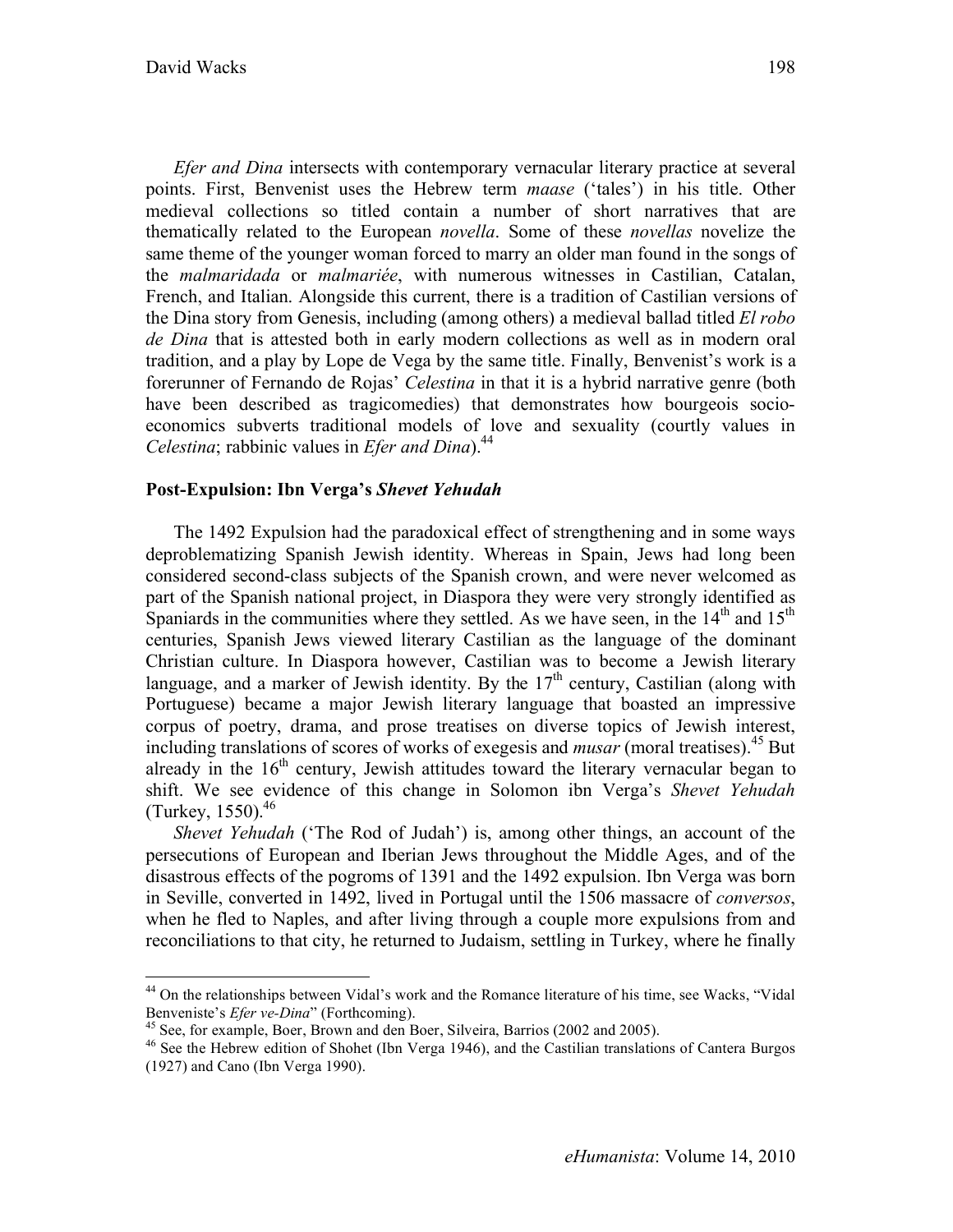published *Shevet Yehudah* in 1550 (Ibn Verga 1990, 9-11).

Critics of Ibn Verga's work have tended to keep in line with traditional readings of Jewish historiography, in which the Jewish relationship to sovereignty is understood as an essentially paternalistic relationship, one backgrounded against the traditional Christian and Jewish doctrines and cosmologies. And while on the surface the content of Ibn Verga's work might seem to hew to this model, his narrative and linguistic strategies speak to a literary consciousness more reflective of modern ideas of Spanish national identity. In Judaic studies, traditional approaches to *Shevet Yehuda* have centered on the relationship between the Jews and the Christian kings portrayed in the book (Yerushalmi 1970), and on situating Ibn Verga's work in the context of other early modern works of Hebrew historiography, such as Yosef Hakohen's *Emeq ha-Bakha* ('Vale of Tears') and Eliyahu Capsali's *Seder Eliyahu Zuta* ('The Minor Tractate of Elijah'), both of which focus on historical persecutions of Jews and contain substantial sections dedicated to the expulsion from Spain.<sup>47</sup>

Where Spanish chroniclers legitimate imperial authority in Roman precedent,<sup>48</sup> Ibn Verga breaks with the prophetic historical vision and roots the Sephardic experience of diaspora in the Judeo-Roman discourse, frequently citing the Hebrew translation of Josephus (*Sefer Yosippon*). Eleazar Gutwirth writes that "more than any other mediaeval dialogue or polemic, the dialogue found in the Shevet Yehudah is an attempt to mimic in Hebrew a Spanish Christian mentality and its image of the Jew" (Gutwirth 1988, 148). Ibn Verga seems to be consciously linking his text with the literary prestige associated with Peninsular Humanism's engagement with classical antiquity. This tendency takes an interesting turn in his use of the Castilian vernacular within the Hebrew text. Just as Castilian (and Catalan) Humanists were in the process of reinvigorating their vernacular writing with latinate linguistic features,<sup>49</sup> Ibn Verga

<sup>&</sup>lt;sup>47</sup> See Yerushalmi (1982, 57-75) and Gutwirth (1988) on the role of the expulsion from Spain and the Sephardim in the development of Jewish historiography in Early Modernity. On Yosef Ha-kohen, see the Hebrew edition of Almbladh (Ha-kohen 1981) and the Castilian translation of León Tello (Hakohen 1989). On Capsali, see the Hebrew edition of Shmuelevitz et al. (Capsali 1975), and the Castilian partial translation of Moreno Koch (Capsali 2005).

<sup>&</sup>lt;sup>48</sup> "Es en el contexto de la historia imperial romana en el que se ven las actividades de Fernando e Isabel el primer ejemplo que salta a la mente está tomado del *Paralipomenon* de Juan Margarit, con su dedicatoria preliminar a los Reyes Católicos y las referencias a la unión de la Hispania citerior y ulterior, los discursos de Julio César a las cizañeras tribus ibéricas y la política de Augusto César con la que se cierra el libro. La Pax Augusta viene a ser, por así decir, la Pax Hispanica" (Tate 292).<br><sup>49</sup> Gutwirth steers the discussion away from Latin and toward latinate Castilian: "Reminiscences of

classical rhetoric in the Shevet Yehudah need not be attributed to direct contact with Latin rhetorical manuals or prose works. On the other hand, one of the more widely attested tendencies of fifteenthcentury Castilian prose is to attempt to create a latinate romance prose, a literary enterprise in which *conversos* were particularly prominent. Alonso de Cartagena, Juan de Lucena, Hernando del Pulgar are some of the protagonists of the Latinization of Castilian which has at times been thought rather extreme" (1988, 149). On the latinization of Castilian, see Lida de Malkiel's comments on the style (159-230) and lexicon (251-57) of Juan de Mena. Rafael Lapesa likewise points out the effort of  $15<sup>th</sup>$ century Castilian Humanists to "transplantar al romance usos sintácticos latinos" (267) learned from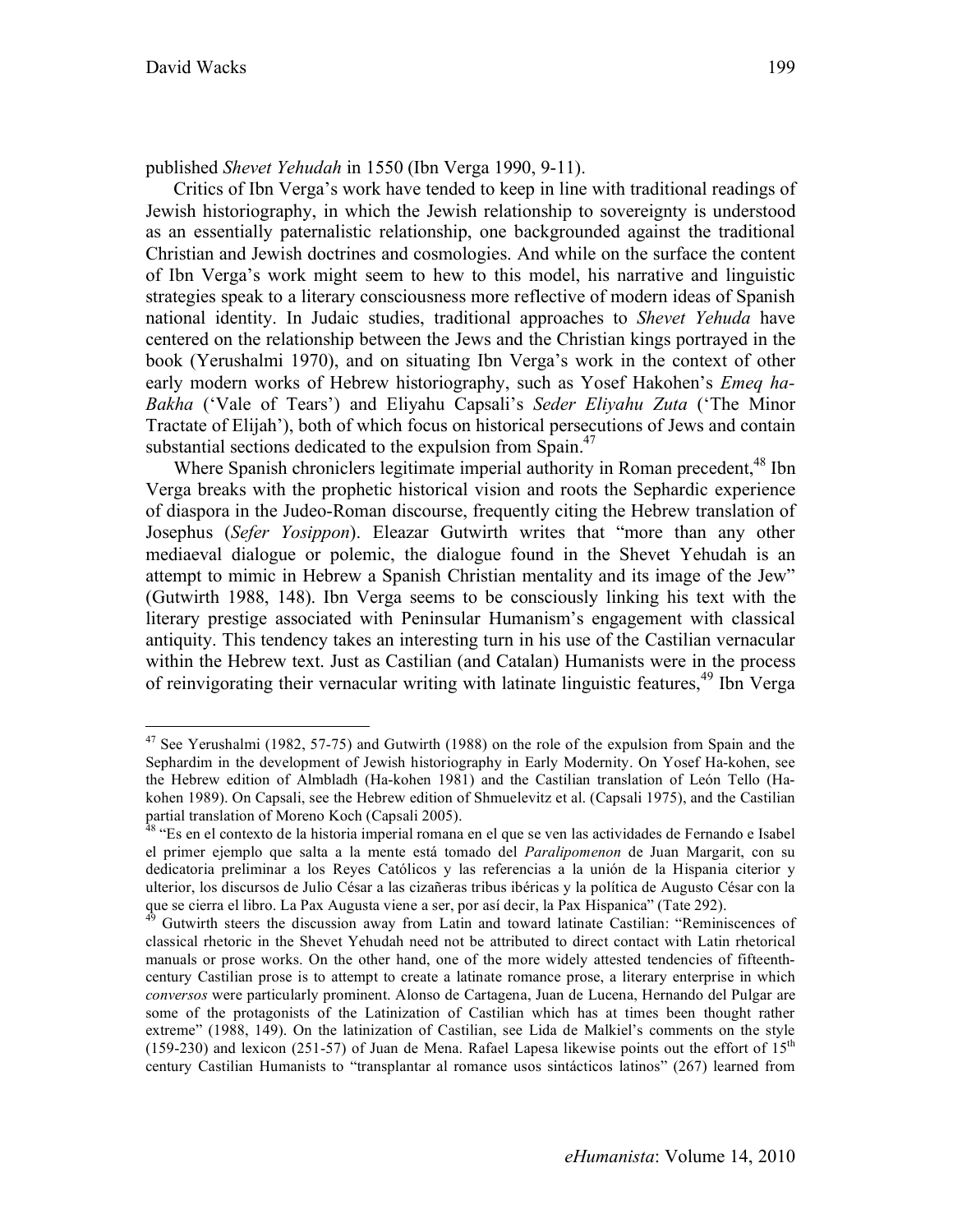seems to be doing something conversely similar by deploying Castilian loan words, thus transferring some of the prestige of his native vernacular to his Hebrew text. María José Cano, the Spanish translator of Shevet Yehudah, points out Ibn Verga's frequent use of Castilian loan words, but misses the opportunity to open the discussion to questions of language choice and the role of language in diasporic identity formation that even a brief foray into the vast literature on diaspora theory brings into focus (Clifford; Hall; Safran; Mishra; Fludernik). Thus Ibn Verga's use of scattered Castilian words can become a linguistic metaphor for geographic and cultural diaspora, by which Castilian is recast as a marker of the prestige of Sephardic culture in the wider context of diaspora.

## **Conclusion**

In this essay I have explained how the institutional cultures of Hispanism and Hebraism have contributed to a substantial lacuna in the study of the Hebrew literature of Christian Iberia, namely the recognition and systematic examination of the relationship between Hebrew literary practice and vernacular Romance culture. I have also begun to address this lacuna by constructing a narrative of the vernacular roots and context of a series of Hebrew writers working in Christian Iberia. An example: the absence of the Hebrew troubadour Todros Abulafia from every major study of Alfonsine literary history (to borrow a phrase from Sáenz-Badillos) "ha perdido su razón de ser." It is time to begin the work of studying these authors and their texts 'en su salsa,' in the context of the languages they spoke and the vernacular culture in which they moved.

Just as modern scholars are ambivalent about the role of Hebrew literature in Spanish literary history (or vice-versa), so medieval Jewish writers were ambivalent about the literary vernacular of their times. They denigrated Romance writings even while borrowing heavily from the practices of Romance writers. Long before Romance became a widely practiced literary vernacular, Ibn Gabirol and his peers inveighed against Romance as a literary language even as they closed their Hebrew poems with Hispano-Romance couplets (*jarchas*). When Castilian, Galician-Portuguese, and Catalan began to gain traction as languages of state and of 'high' culture, Hebrew writers continued to inveigh against their literary vernacular while simultaneously borrowing thematic material (Ibn Zabara, Ibn Sahula, Benvenist). Even a major Hebrew poet such as Todros Abulafia, who enjoyed the patronage of Alfonso X, scarcely appears in the scholarship on Alfonsine literature. Yet Abulafia is routinely described by Hebraists as a 'troubadour' whose poetry combines styles, motifs, and genres from both Hebrew and Romance poetic traditions.

This history of ambivalence continues, and perhaps reaches its peak, with Shem Tov de Carrión, who lambastes the literary vernacular even while writing in Castilian.

newly circulating manuals of rhetoric both classical and medieval (269), their contribution to Castilian of a large number lexical latinisms (270).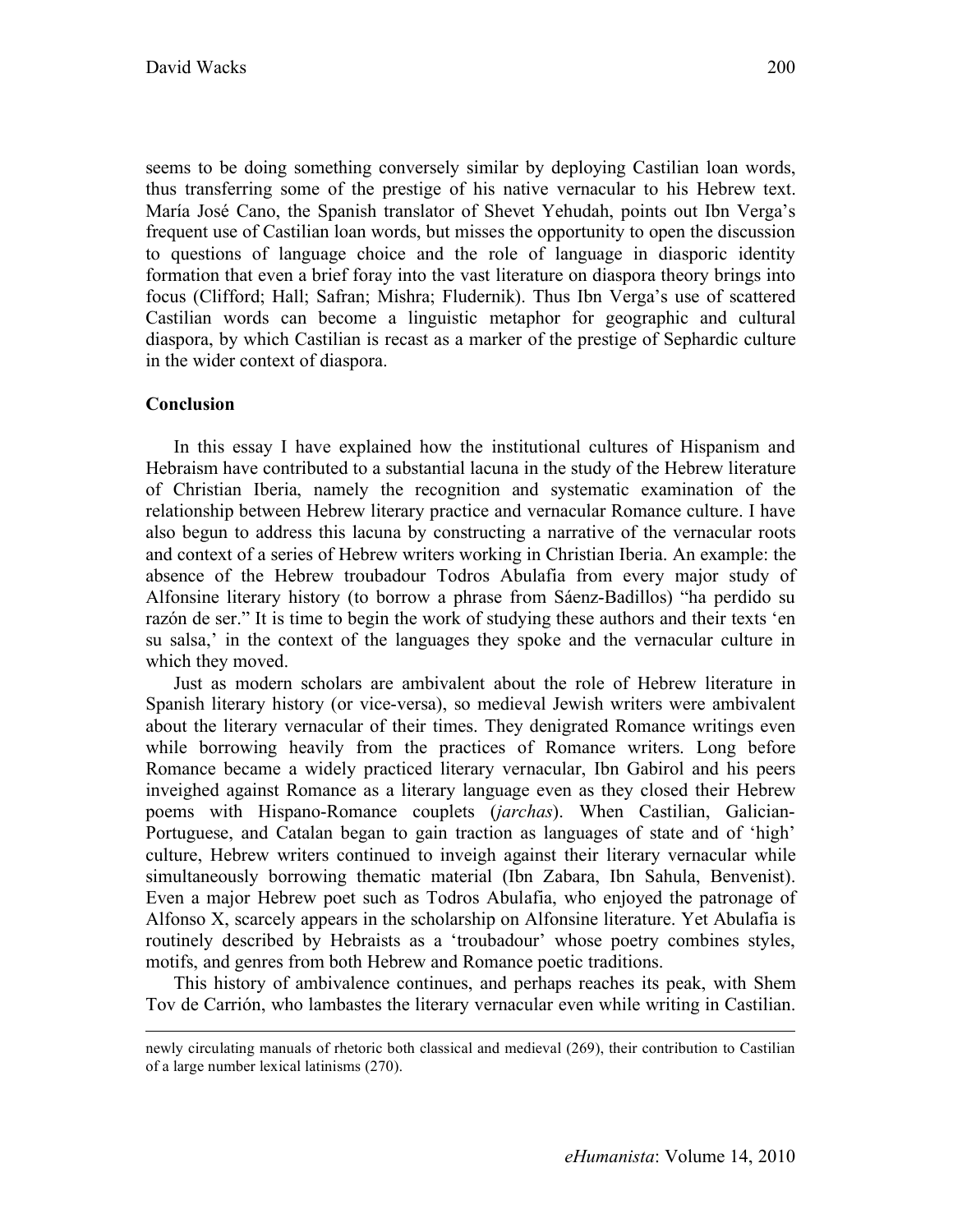His *Proverbios morales*, despite its veiled critique of the literary vernacular, goes on to become a classic of Spanish literature. In the next generation, Vidal Benvenist's cautionary tale warns against assimilationism and materialism using the motifs and set pieces of the Romance literature of his times, with no apparent irony. The vernacularity of these Peninsular Hebrew writers should not surprise us. Anyone even passing familiar with diasporic culture is able to understand that one's identity is not fully compartmentalized according to the literary language they use at one moment or another. A Chicano writer who writes in Spanish hardly checks her 'Americanness' at the door when doing so, nor does the Czech writing in German write as a Berliner. Even though Hebrew is a classical, sacred language, our writers used it in texts that drew heavily on secular genres and themes, and there was no way for them to hermetically de-Hispanize their material in porting it into Hebrew prose or poetry. In re-diaspora after 1492, their identification with Hispano-Romance only intensified, as it became not just an indicator of regional identity but also of religious affiliation, even when they wrote in Hebrew.

This question of the interrelationships between Hebrew and Romance in and around the Iberian Peninsula does not end with Ibn Verga, though I have only hinted at authors beyond the sixteenth century. Hebrew and Hispano-Romance (mostly Castilian and Portuguese) continue to coexist as literary languages in the Sephardic Diaspora, and their intermingling in literary expression (particularly in Israel, where Judeo-Spanish is re-introduced to Modern Hebrew) continues up to the present day. In this essay I have tried to articulate the first chapters of this story, but there are many more to be written.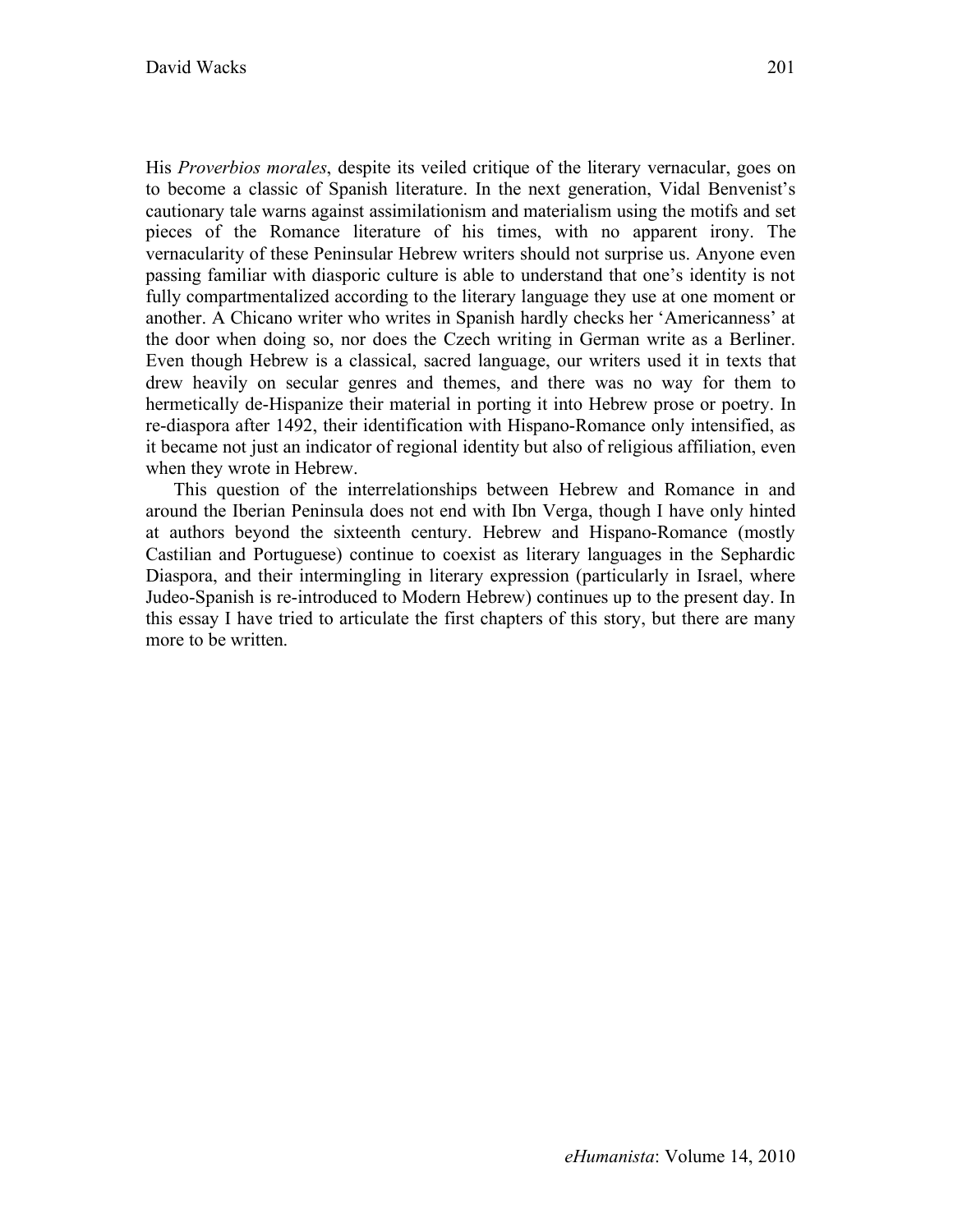## Works Cited

- al-Harizi, Judah. Eds. Israel Toporovsky & Israel Zamora. *Tahkemoni*. Tel Aviv: Mehaberot Lesifrut, 1952.
- ---. Trans. Victor Reichert. *The Takhkemoni*. Jerusalem: Raphael Haim Cohen, 1965.
- ---. Trans. Carlos del Valle. *Las asambleas de los sabios (Tahkemoni)*. Murcia: Universidad de Murcia, 1986.
- ---. Trans. David Simha Segal. *The Book of Tahkemoni: Jewish Tales From Medieval Spain*. London: The Littman Library of Jewish Civilization, 2001.
- al-Saraqusti, Abu l-Tahir Muhammad ibn Yusuf. *al-Maqamat al-Luzumiyya*. Leiden: Brill, 2002.
- Alvar, Carlos. *La poesía trovadoresca en España y Portugal*. Madrid: Editorial Planeta; Real Academia de Buenas Letras, 1977.
- Archer, Robert. *The Problem of Woman in Late-Medieval Hispanic Literature*. London: Tamesis, 2004.
- Ardutiel, Shem Tov ben Isaac. Eds. Yehudah Nini & Maya Fruchtman. *Maase Ha-Rav*. Tel Aviv: Tel Aviv University, 1980.
- Armistead, Samuel G. "A Brief History of *Kharja* Studies." *Hispania* 70.1 (1987): 8- 15.
- ---. "El problema de las jarchas." Ed. Pedro M. Piñero Ramírez. *Dejar hablar a los textos: Homenaje a Francisco Márquez Villanueva*. Sevilla: Universidad de Sevilla, 2005. I, 57-64.
- ---. "*Kharjas* and *Villancicos*." *Journal of Arabic Literature* 34.1-2 (2003): 3-19.
- Barrios, Miguel Daniel Leví de. Eds. Moshe Lazar & Francisco Javier Pueyo Mena. *Complete Works*. Lancaster: Labyrinthos, 2002.
- ---. Ed. Francisco J. Sedeño. *Flor de Apolo*. Kassel: Edition Reichenberger, 2005.
- Ben Eleazar, Jacob. *The Love Stories of Jacob Ben Eleazar* (1170-1233?). Yonah David ed. Tel Aviv: Ramot Publishing, 1992.
- Benvenist, Vidal. Ed. Matti Huss. *The Tale of Efer and Dina* [Hebrew]. Jerusalem: Magnes, 2003.
- Boer, Harm den. *La literatura sefardí de Amsterdam.* Alcalá de Henares: Universidad de, 1995.
- Bronner, Simon. "The Lieberman Syndrome: Public and Private Jewishness in American Political Culture." *Journal of Modern Jewish Studies* 2.1 (2003): 35.
- Brown, Kenneth and Harm den Boer. *El barroco sefardí Abraham Gómez Silveira: Arévalo, prov. de Avila, Castilla 1656-Amsterdam 1741*. Kassel: Edition Reichenberger, 2000.
- Burns, Robert I. *Emperor of Culture: Alfonso X the Learned of Castile and His Thirteenth-Century Renaissance*. Philadelphia: University of Pennsylvania, 1990.
- Capsali, Elijah. Eds. Aryeh Shmuelevitz, Shlomo Simonsohn, & Meir Benayahu. *Seder Eliyahu zuta*. Jerusalem: Hebrew University, 1975.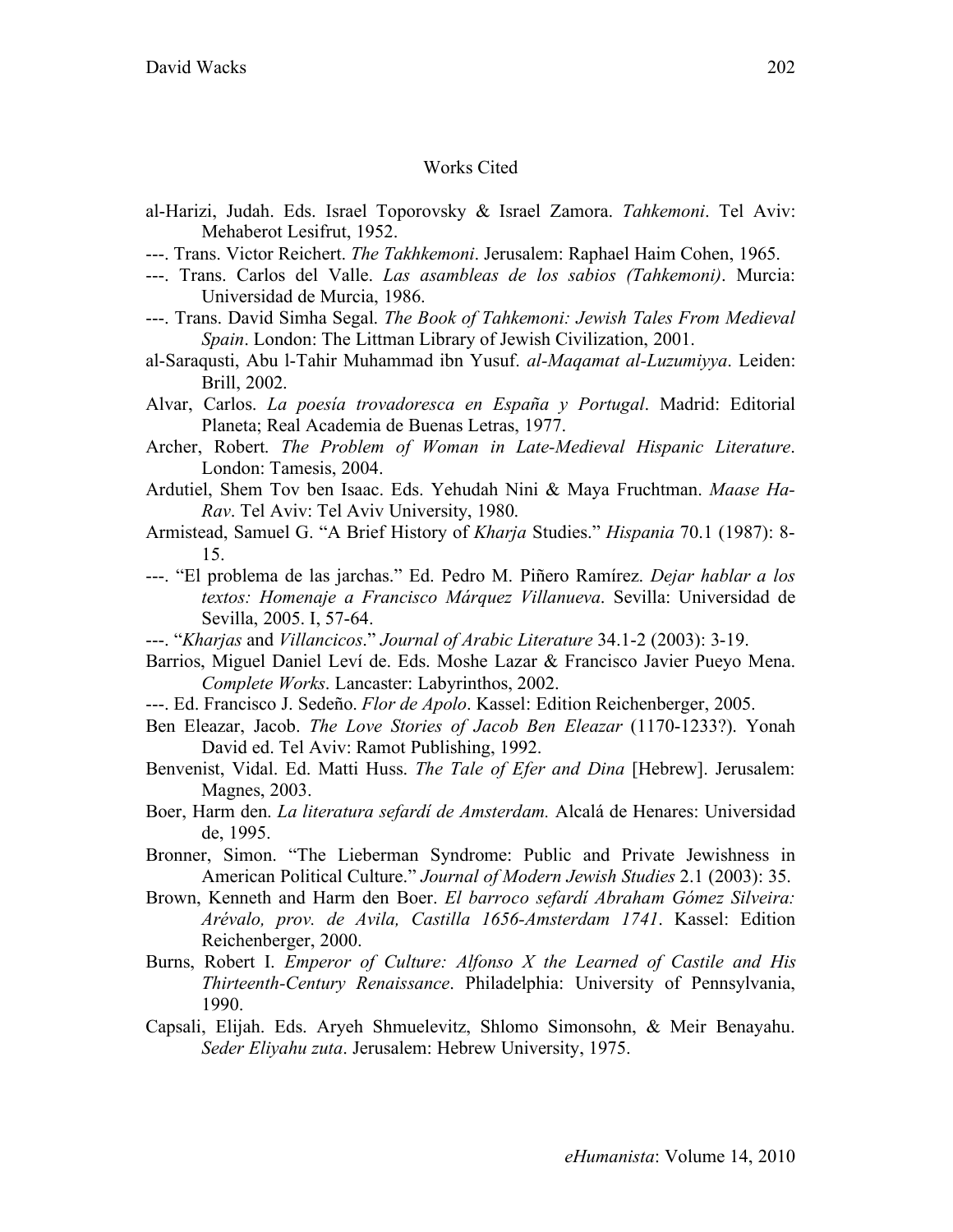- ---. Trans. Yolanda Moreno Koch. *El judaísmo hispano según la crónica hebrea de Rabí Eliyahu Capsali: traducción y estudio del "Seder Eliyahu Zutá" (capítulos 40-70)*. Granada: Editorial Universidad de Granada, 2005.
- Cárdenas, Anthony. "Chancery: Role of the Prologue in Bonding the *Translatio Studii* to the *Translatio Potestatis*." Ed. Robert I. Burns. *Emperor of Culture: Alfonso X the Learned of Castile and His Thirteenth-Century Renaissance*. 90-108. Philadelphia: University of Pennsylvania, 1990. Print.
- Carmi, T. *The Penguin Book of Hebrew Verse*. New York: Viking Press, 1981.
- Castro, Américo. *España en su historia: Cristianos, moros y judíos*. Barcelona: Crítica, 1983.
- Clifford, James. "Diasporas." *Cultural Anthropology* 9.3 (1994): 302-38.
- Dagenais, John. "Medieval Spanish literature in the twenty-first century." Ed. David T. Gies. *The Cambridge History of Spanish Literature*. Cambridge: Cambridge University Press, 2004. 39-57.
- Decter, Jonathan P. *Jewish Iberian Literature: From al-Andalus to Christian Spain*. Bloomington: Indiana University Press, 2007.
- De Piera, Shlomo ben Meshullam. Ed. Simon Bernstein. *Diwān*. New York: Alim, 1941.
- Díaz-Plaja, Guillermo. *Historia general de las literaturas hispánicas*. Barcelona: Editorial Barna, 1949.
- Dishon, Judith. *Sefer sha`ashu`im: le-Yosef ben Me'ir ibn Zabarah*. Jerusalem: Reuven Mas, 1985.
- Doron, Aviva. "Dios, haz que el rey sa apiade de mí". Entrelazamiento de lo sacro y lo profano en la poesía hebrea-toledeana en el transfondo de la poesía cristianaespañola." *Sefarad* 46.1-2 (1986): 151-60.
- ---. *A Poet in the King's Court: Todros Halevi Abulafia, Hebrew Poetry in Christian Spain* [Hebrew]. Tel Aviv: Dvir, 1989.
- ---. "New Trends in the Conception of Hebrew Poetry in Thirteenth and Fourteenth-Century Spain in Relation to Spanish Literature." Eds. Carlos Carrete Parrondo et al. *Encuentros and Desencuentros: Spanish Jewish Cultural Interaction Throughout History*. Tel Aviv: University of Tel Aviv Publishing Projects, 2000. 213-39.
- Drory, Rina. *Models and Contacts: Arabic Literature and its Impact on Medieval Jewish Culture*. Leiden: Brill, 2000.
- ---. "The maqama." Eds. María Rosa Menocal, Michael Sells, & Raymond P. *The Literature of Al-Andalus*. Scheindlin. Cambridge: Cambridge University, 2000. 190-210.
- Fintsi, Avraham. *Selections from the Zohar: in Ladino* [Hebrew and Ladino]. Belgrade, 1859.
- Fishman, Talya. "A Medieval Parody of Misogyny: Judah Ibn Shabbetai's Minhat Yehudah, Soneh Hanashim." *Prooftexts: A Journal of Jewish Literary History* 8.1 (1988): 89-111.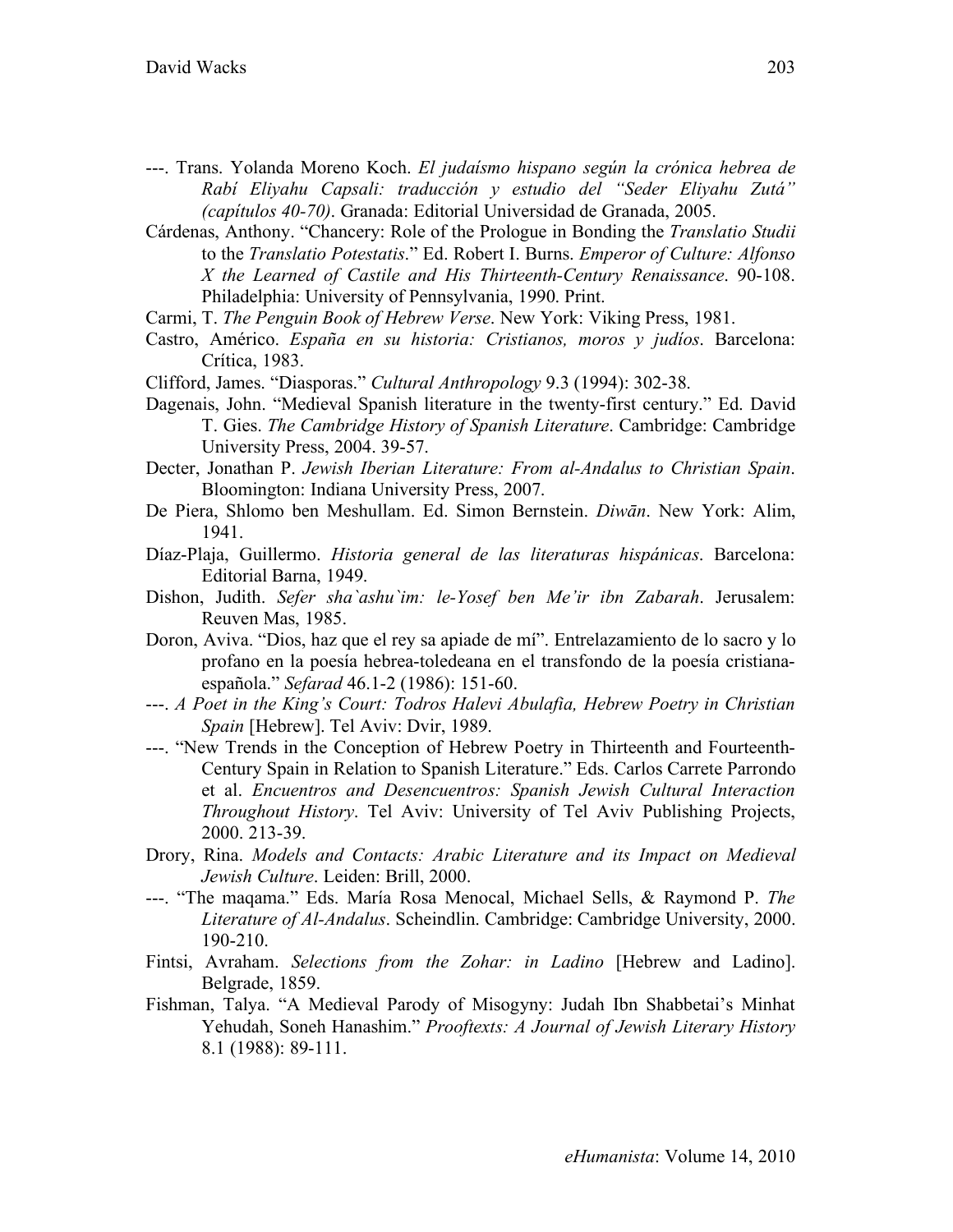- Fludernik, Monika. "The Diasporic Imaginary: Postcolonial Reconfigurations in the Context of Multiculturalism." Ed. Monika Fludernik. *Diaspora and Multiculturalism*. Amsterdam: Rodopi, 2003. xi-xxxviii.
- Gómez Redondo, Fernando. *Historia de la prosa medieval castellana*. Madrid: Cátedra, 1998.
- Green, Arthur. "The Shekhina, the Virgin Mary, and the Song of Songs: Reflections on a Kabbalistic Symbol in its Historical Context." *AJS Review* 26.1 (2002): 2- 52.
- ---. "Isaac ibn Sahula's Commentary on the Song of Songs" [Hebrew]. Ed. Joseph Dan. *The Beginnings of Jewish Mysticism in Medieval Thought*. Jerusalem: Hebrew University, 1987. 393-491.
- Gutwirth, Eleazar. "The Expulsion from Spain and Jewish Historiography." *Jewish History: Essays in Honour of Chimen Abramsky*. London: Peter Halban, 1988. 141-61.
- ---. "Medieval Romance Epistolarity: The Case of the Iberian Jews." *Neophilologus* 84 (2000): 207-24.
- Ha-Kohen, Yosef. Ed. Karin Almbladh. *Sefer* '*Emeq ha-bakha = The vale of tears: with the chronicle of the anonymous Corrector*. Uppsala: Uppsala University, 1981.
- ---. Trans. Pilar León Tello. *El valle del llanto ('Emeq ha-Bakha)*. Barcelona: Riodpiedras, 1989.
- Hall, Stuart. Ed. Jonathan Rutherford. "Cultural Identity and Diaspora." *Identity: community, culture, difference*. London: Lawrence & Wishart, 1990. 222-37.
- Hämeen-Anttila, Jaakko. *Maqama: A History of a Genre*. Weisbaden: Harrassovitz, 2002.
- Hamilton, Michelle M. *Representing Others in Medieval Iberia*. New York: Palgrave Macmillan, 2007.
- Haxen, Ulf. "Kharjas in Hebrew Muwassahs." Eds. Alan Jones, Richard Hitchcock, & L. P. Harvey. *Studies on the Muwassah and the Kharja*. Exeter: University Press, 1991. 37-48.
- Heijkoop, Henk, and Otto Zwartjes. *Muwaššah, zajal, kharja: Bibliography of strophic poetry and music from al-Andalus and their influence in East and West*. Leiden: Brill, 2004.
- Huss, Boaz. "All you need is LAV: Madonna and Postmodern Kabbalah." *Jewish Quarterly Review* 95.4 (2005): 611-24.

Huss, Matti. Introduction. In Benvenist 3-146.

- Ibn Gabirol, Solomon. Ed. Dov Yarden. *The Secular Poetry of Shelomo ibn Gabirol*  [Hebrew]. 2 vols. Jerusalem: D. Yarden, 1984.
- Ibn Sahula, Isaac ben Solomon. Ed. Israel Zamora. *Meshal haqadmoni*. Tel Aviv: Mahberot Lesaphrut, 1953.
- ---. Ed. and trans. Raphael Loewe. *Meshal Haqadmoni: Fables from the Distant Past*. Portland: Littman Library of Jewish Civilization, 2004.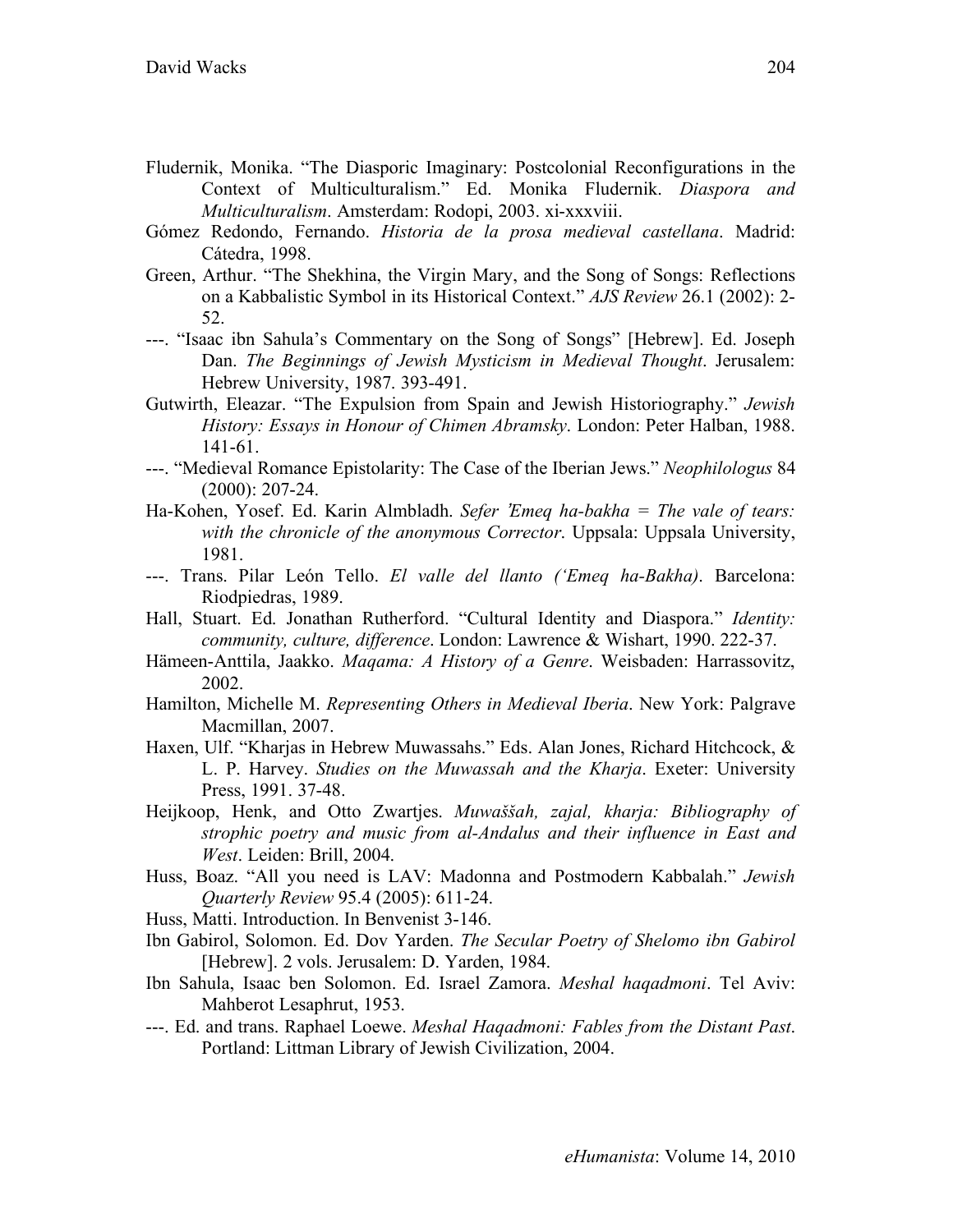- Ibn Sasson, Samuel. Ed. Hayyim Chamiel. *Sefer Avnei Hashoham*. Jersusalem: Hotsa'at Mahbarot Le-sifrut, 1962.
- Ibn Shabbetai, Judah ben Isaac. Ed. Matti Huss. *Minhat Yehudah, 'Ezrat ha-nashim*  ve- *'En mishpat*. Jerusalem: Hebrew University, 1991.
- ---. Trans. Ángeles Navarro Peiro. *La ofrenda de Judá*. Granada: Editorial Universidad de Granada, 2006.
- Ibn Verga, Solomon. Trans. Francisco Cantera Burgos. *Chébet Jehuda = (La vara de Judá).* Granada: Lib. López Guevara, 1927.
- ---. Ed. Azriel Shohet. *Sefer Shevet Yehudah*. Jerusalem: Mossad Bialik, 1946.
- ---. Trans. María José Cano. *La vara de Yehudah = (Sefer sebet Yehudah)*. Barcelona: Riopiedras Ediciones, 1991.
- Ibn Zabara, Joseph ben Meir. Ed. Israel Davidson. *Sepher Shaashuim, a Book of Mediaeval Lore*. New York: Jewish Theological Seminary of America, 1914.
- ---. Trans. Ignasi González Llubera. *Llibre d'ensenyaments delectables: Sèfer Xaaixuïm*. Barcelona: Editorial Alpha, 1931.
- ---. Trans. Moses Hadas. *The Book of Delight*. New York: Columbia University Press, 1960.
- ---. Trans. Marta Forteza-Rey. *Libro de los entretenimientos*. Madrid: Editoral Nacional, 1983.
- Jacobs, Jill. ""The Defense Has Become the Prosecution:" *Ezrat HaNashim*, a Thirteenth-century Response to Misogyny." *Women in Judaism: A Multidisciplinary Journal* 3.2 (2003): 1-9.
- Juan Manuel, Don. Ed. Alfonso I. Sotelo. *El Conde Lucanor*. Madrid: Cátedra, 1988.
- Kellman, Steven G. "Just A Jew Named Joe." *Shofar: An Interdisciplinary Journal of Jewish Studie*s 25.2 (2007): 49-62.
- Lapesa, Rafael. *Historia de la lengua española*. Madrid: Editorial Gredos, 1980.
- Lida de Malkiel, María Rosa. *Two Spanish Masterpieces: The* Book of Good Love *and The* Celestina. Urbana: University of Illinios Press, 1961.
- *---. Estudios de literatura española y comparada*. Buenos Aires: Editorial Universitaria de Buenos Aires, 1969.
- ---. *Dos obras maestras españolas: El* libro de buen amor *y la* Celestina. Buenos Aires: Prensa Universitaria, 1971.
- Loewe, Raphael. Introduction. In Ibn Sahula 2004, xv-cxxxi.
- Márquez Villanueva, Francisco. "Hispano-Jewish Cultural Interactions: A Conceptual Framework." Eds. Carlos Carrete Parrondo & Aviva Doron. *Encuentros and Desencuentros: Spanish-Jewish Cultural Interaction Throughout History*. Tel Aviv: University Publication Projects, 2000. 13-25.
- ---. *El concepto cultural alfonsí*. Barcelona: Bellaterra, 2004.
- Matulka, Barbara. *The Novels of Juan de Flores and Their European diffusion; A Study in Comparative Literature*. New York: Institute of French Studies, 1931.
- Menocal, María Rosa. Ed. David T. Gies. "Beginnings." *The Cambridge History of Spanish Literature*. Cambridge: Cambridge University Press, 2004. 58-74.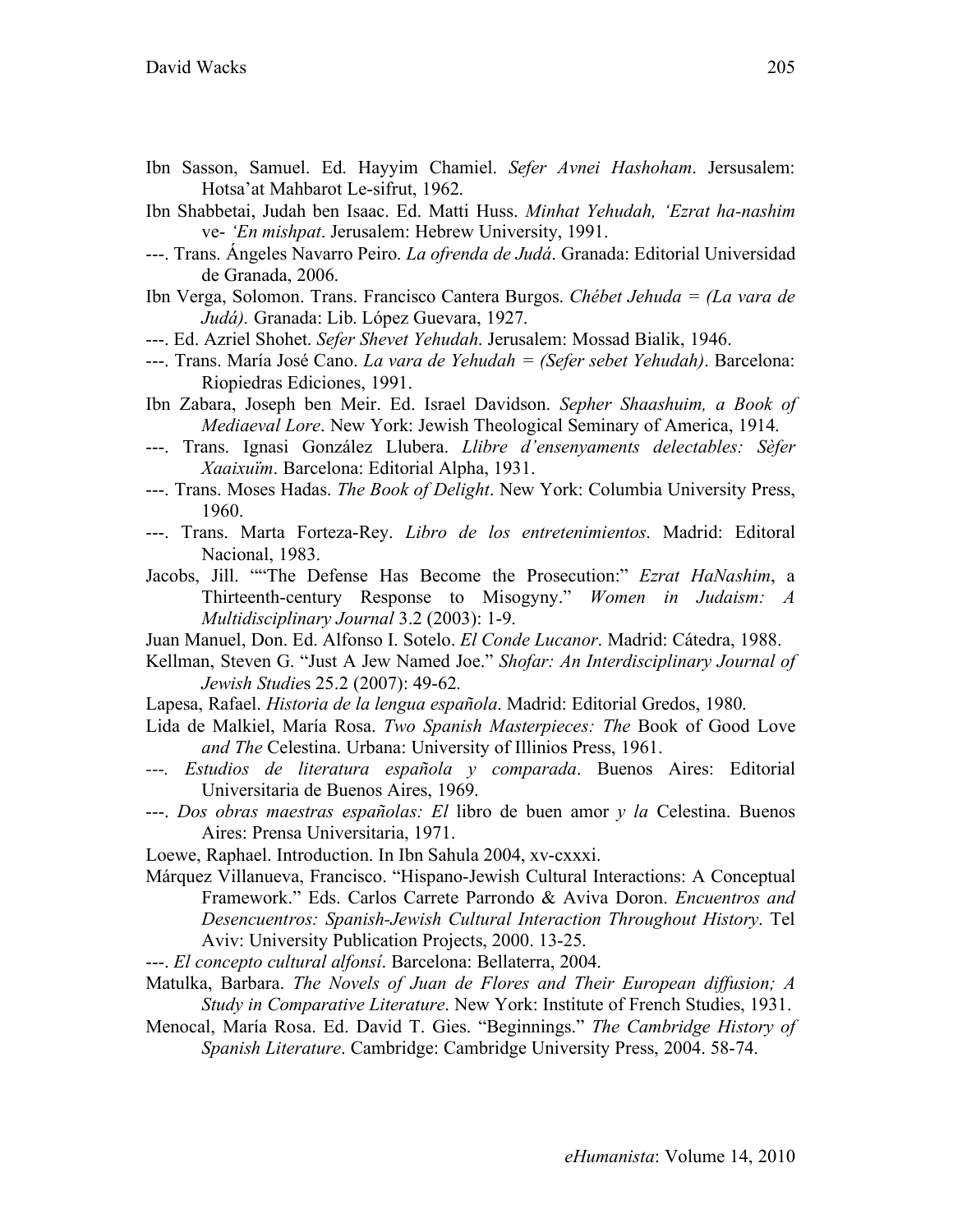- ---. "To Create an Empire: Adab and the Invention of Castilian Culture." *Maghreb Review* 31.3-4 (2006): 194-202.
- Meyerson, Mark D. *A Jewish Renaissance in Fifteenth-century Spain*. Princeton: Princeton University Press, 2004.
- Millás Vallicrosa, José María. Ed. Guillermo Díaz Plaja. "Literatura hebraicoespañola." *Historia general de las literaturas hispánicas*. Barcelona: Barna, 1949. 145-93.
- ---. "San Vicente Ferrer y el antisemitismo." *Sefarad* 10 (1950): 182-84.
- Mishra, Vijay. *The Literature of the Indian Diaspora: Theorizing the Diasporic Imaginary*. London: Routledge, 2007.
- Monroe, James T. "Maimonides on the Mozarabic Lyric." *La Corónica* 17.2 (1988- 89): 18-32.
- ---. "Preliminary Study." In al-Saraqusti 1-79.
- Muriel Tapia, María Cruz. *Antifeminismo y subestimación de la mujer en la literatura medieval castellana.* Cáceres: Editorial Guadiloba, 1991.
- Navarro Peiro, Ángeles. *Narrativa hispanohebrea: siglos XII-XV*. Córdoba: El Almendro, 1988.
- Niederehe, Hans-Josef. "La lingüística en el ámbito hispanohablante." Eds. E.F.K. Koerner & Hans-Josef Niederehe. *History of Linguistics in Spain*. Amsterdam: John Benjamins, 2001. ix-xxiii.
- Nirenberg, David. "Enmity and Assimilation: Jews, Christians, and Converts in Medieval Spain*." Common Knowledge* 9.1 (2003): 137-55.
- O'Callaghan, Joseph F. *The Learned King: The Reign of Alfonso X of Castile*. Philadelphia: University of Pennsylvania Press, 1993.
- Oettinger, Ayelet. "Criticism of the Estates in Judah al-Harizi's Book of Tahkemoni and in European-Christian Literature of the Thirteenth Century: Affinity and Distinction." Eds. Alessandro Guetta & Masha Itzhaki. *A Message Upon the Garden: Studies in Medieval Jewish Poetry*. Leiden: Brill, 2009. 85-96.
- Pagis, Dan. *Innovation and Tradition in Secular Hebrew Poetry: Spain and Italy* [Hebrew]. Jerusalem: Keter Israel, 1976.
- ---. "The Poetic Polemic on the Nature of Women. [Hebrew]" *Jerusalem Studies in Hebrew Literature* 9 (1986): 259-300.
- ---. *Hebrew poetry of the Middle Ages and the Renaissance*. Berkeley: University of California Press, 1991.
- Robinson, Cynthia. *Medieval Andalusian Courtly Culture in the Mediterranean:*  Hadith Bayad wa-Riyad. London: Routledge, 2007.
- Robinson, James. "The Ibn Tibbon family: a dynasty of translators in medieval Provence." Eds. Jay Michael Harris. *Be'erot Yitzhak: Studies in Memory of Isadore Twersky*. Cambridge: Harvard University Center for Jewish Studies, 2005. 193-224.
- Rodríguez Llopis, Miguel, & Carlos Estepa Díez. *El legado de Alfonso X*. Murcia: Editoral Regional de Murcia, 1998.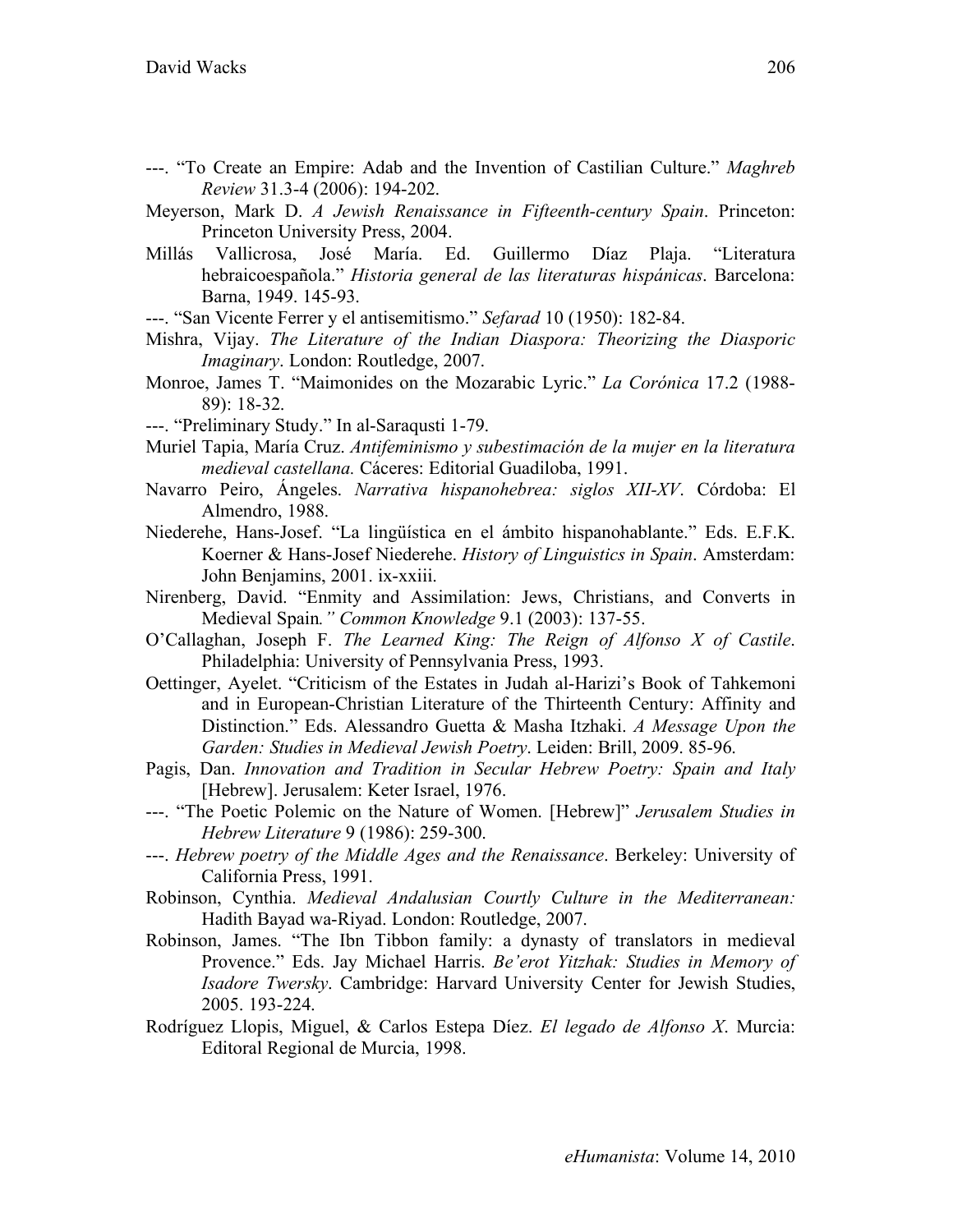- Rosen, Tova. *Unveiling Eve: Reading Gender in Medieval Hebrew Literature*. Philadelphia: University of Pennsylvania Press, 2003.
- ---, & Eli Yassif. "Hebrew Literature in the Middle Ages." Eds. Martin Goodman, Jeremy Cohen & David Sorkin. *The Oxford Handbook of Jewish Studies*. Oxford: Oxford University Press, 2002.
- Roth, Norman. "Jewish Collaborators in Alfonso's Scientific Work." *Emperor of Culture: Alfonso X the Learned of Castile and His Thirteenth-Century Renaissance*. Philadelphia: University of Pennsylvania, 1990. 59-71.
- Sadan, Joseph. "Rabbi Judah al-Harizi as cultural crossroads: Arabic biography of a Jewish artist in the eyes of an Orientalist. [Hebrew]" *Pe'amim* 68 (1996): 18- 67.
- ---. "Un intellectuel juif au confluent de deux cultures: Yehūda al-Ḥarīzī et sa biographie arabe." Ed. Maribel Fierro. *Judíos y musulmanes en al-Andalus y el Magreb. Contactos intelectuales*. Madrid: Casa de Velázquez, 2002. 105-51.
- Sáenz-Badillos, Ángel. "El estudio de la poesía y la prosa hispanohebrea en los últimos cincuenta años." *Miscelánea de Estudios Árabes y Hebraicos* 50 (2001): 133-61.
- ---. "La poesía hebraicoespañola en la historia literaria de la España medieval." *Revista de Filología Románica* 14.2 (1997): 391-406.
- ---. "Šelomoh Bonafed at the Crossroad of Hebrew and Romance Cultures." Eds. Carlos Carrete Parrondo et al. *Encuentros and Desencuentros: Spanish Jewish Cultural Interaction Throughout History*. Tel Aviv: University of Tel Aviv Publishing Projects, 2000. 343-79.
- ---. "Šelomoh Bonafed, último gran poeta de Sefarad." *eHumanista* 2 (2002). http://www.ehumanista.ucsb.edu/volumes/volume\_02/Saenz/Badillos.pdf.
- Safran, William. "Diasporas in Modern Societies: Myths of Homeland and Return." *Diasporas* 1.1 (1991): 83-99.
- Sánchez Sánchez, Mauel Ambrosio. "Predicación y Antisemitismo: El caso de San Vicente Ferrer." *Proyección histórica de España en sus tres culturas: castilla y León, América y el Mediterráneo*. Valladolid: Junta de Castilla y León Consejería de Cultura y Turismo, 1993. 195-203.
- Scheindlin, Raymond P. "Fawns of the Palace and Fawns of the Field." *Prooftexts* 6.3 (1986): 189.
- ---. "The Sorceror." Eds. David Stern & Mark J. Mirsky. *Rabbinic Fantasies*. New Haven: Yale University Press, 1990. 295-311.
- ---. "Secular Hebrew Poetry in Fifteenth-Century Spain." Ed. Benjamin R. Gampel. *Crisis and Creativity in the Sephardic World*. New York: Columbia University Press, 1997. 25-37.
- ---. "Merchants and Intellectuals, Rabbis and Poets." Ed. David Biale. *Cultures of the Jews: A New History*. New York: Schocken, 2002. 305-86.
- Schirrmann, Hayyim. "Isaac Gorni, poète hébreu de Provence." *Lettres Romanes* 3 (1949): 175-200.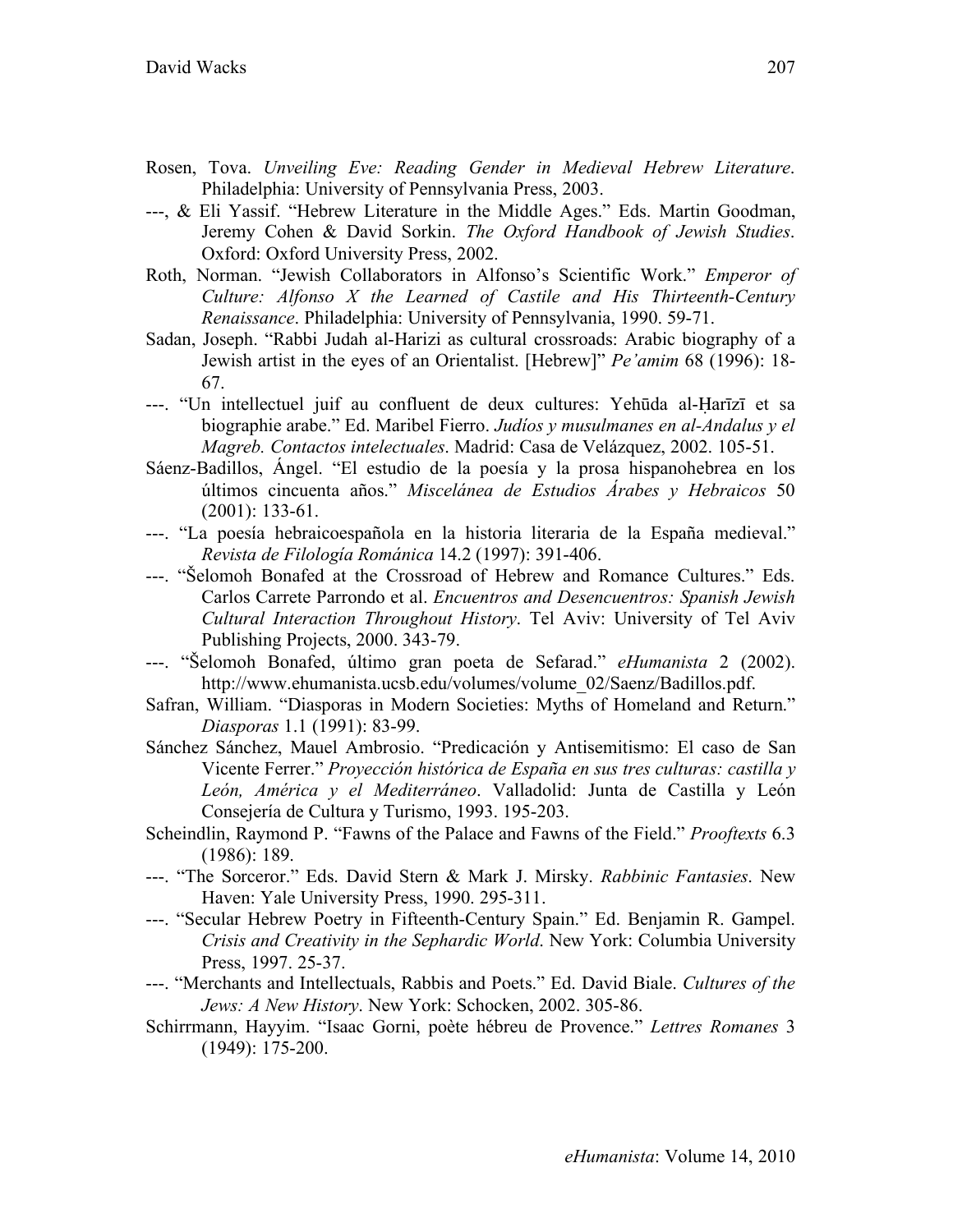- ---. *Hebrew Poetry in Spain and Provence* [Hebrew]. Jerusalem; Tev Aviv: Mossad Bialik; Dvir, 1956.
- *Sefer Yetzirah: El libro de la formación*. Trans. Manuel Algora. Ed. Isidor Kalisch. Madrid: EDAF, 1993.
- Sherwood, Merriam. "Introduction." In Ibn Zabara 1960, 3-43.
- Silveira, Miguel da. *El Macabeo: poema heroico*. Lancaster, CA: Labyrinthos, 2006.
- Somerset, Fiona, & Nicholas Watson. *The Vulgar Tongue: Medieval and Postmedieval Vernacularity*. University Park, PA: Pennsylvania State University Press, 2003.
- Stern, Samuel M. "Les vers finaux en espagnol dans les muwassahs hispanohébraïques: Une contribution à l'histoire du muwassah et à l'étude du vieux dialecte espagnol 'mozarabe'." *Al-Andalus* 13 (1948): 299-348.
- ---. *Hispano-Arabic Strophic Poetry: Studies*. Ed. L. P. Harvey. Oxford: Clarendon Press, 1974.
- Targarona Borrás, Judit. "Todros ben Yehudah ha-Leví Abulafia, un poeta hebreo en la corte de Alfonso X el Sabio." *Helmantica* 36.110 (1985): 195-210.
- ---. "Los últimos poetas hebreos de Sefarad: Poesía hebrea en el mundo románico." *Revista de Filología Románica* 19 (2002): 249-68.
- ---. "The Dirges of Don Benvenist and Doña Tolosana de la Cavallería for their Son Solomon's Death." Eds. Jonathan P. Decter & Michael C. Rand. *Studies in Arabic and Hebrew Letters in Honor of Raymond P. Scheindlin*. Piscataway, NJ: Gorgias Press, 2007. 213-26.
- Targarona Borrás, Judit, & Raymond P. Scheindlin. "Literary Correspondence Between Vidal Benvenist Ben Lavi and Solomon Ben Meshulam De Piera." *Révue des Études Juives* 150.1-2 (2001): 61-133.
- Tate, Robert Brian. *Ensayos sobre la historiografía peninsular del siglo XV*. Madrid: Gredos, 1970.
- Vardi, Tirza. "The Group of Poets in Saragossa: Secular Poetry." [Hebrew] Ph.D. Dissertation. Hebrew University, 1996.
- Vendrell, Francisca. "La actividad proselitista de Vicente Ferrer durante el reinado de Fernando I de Aragón." *Sefarad* 13 (1953): 87-104.
- Viera, David J. "The Treatment of the Jews in Vincent Ferrer's Vernacular Sermons." *Fifteenth-Century Studies* 26 (2000): 215-24.
- Wacks, David. "Ibn Sahula's Tale of the Egyptian Sorcerer: A Thirteenth Century Don Yllán." *eHumanista* 4 (2004): 1-12. http://www.ehumanista.ucsb.edu/ volumes/volume\_04/index.shtml.
- ---. "Don Yllán and the Egyptian Sorceror: Vernacular Commonality and Literary Diversity in Medieval Castile." *Sefarad* 65.2 (2005): 413-33. http://hdl.handle. net/1794/8226.
- ---. "Is Spain's Hebrew Literature "Spanish?"." Eds. Adrienne Martin & Cristina Martínez-Carazo. *Spain's Multicultural Legacies: Studies in Honor of Samuel G. Armistead.* Newark, DE: Juan de la Cuesta Hispanic Monographs, 2008.